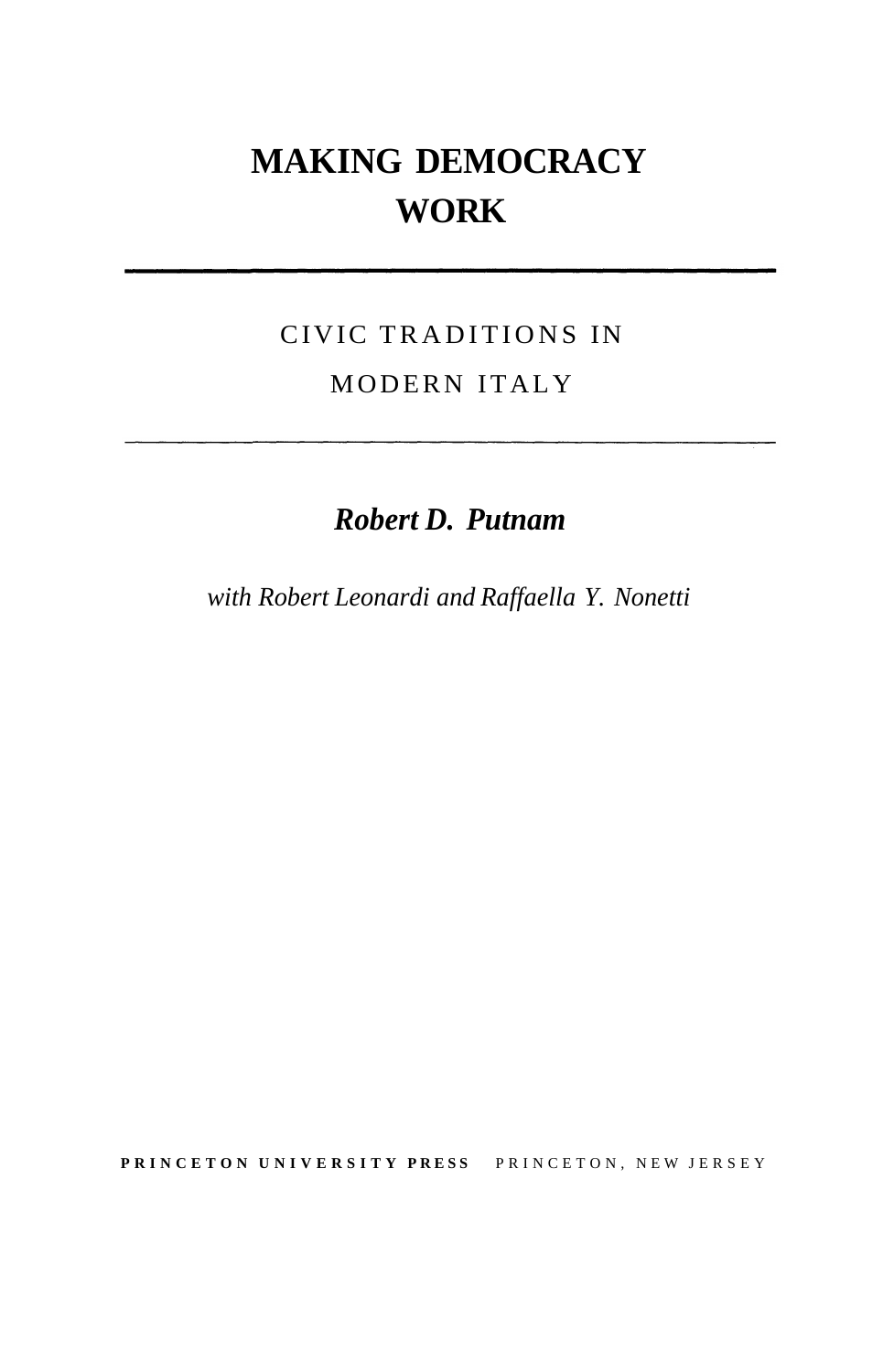#### **Copyright © 1993 by Princeton University Press**

Published by Princeton University Press, 41 William Street, Princeton, New Jersey 08540 In the United Kingdom: Princeton University Press, Chichester, West Sussex All Rights Reserved

### *Library of Congress Cataloging-in-Publication Data*

Putnam, Robert D. Making democracy work : Civic traditions in modem Italy / Robert D. Putnam with Robert Leonardi and Rafaella Y. Nanetti p. cm.

Includes index. ISBN 1-400809-789

1. Regionalism—Italy. 2. Decentralization in government—Italy. 3. Democracy—Italy. I. Leonardi, Robert, 1945- . II. Nanetti, Raffaella Y. III. Title. JN5477.R35P866 1992 306.2'0954—dc20 92-18377

This book has been composed in Linotron Times Roman

Princeton University Press books are printed on acid-free paper and meet the guidelines for permanence and durability of the Committee on Production Guidelines for Book Longevity of the Council on Library Resources

http://pup.princeton.edu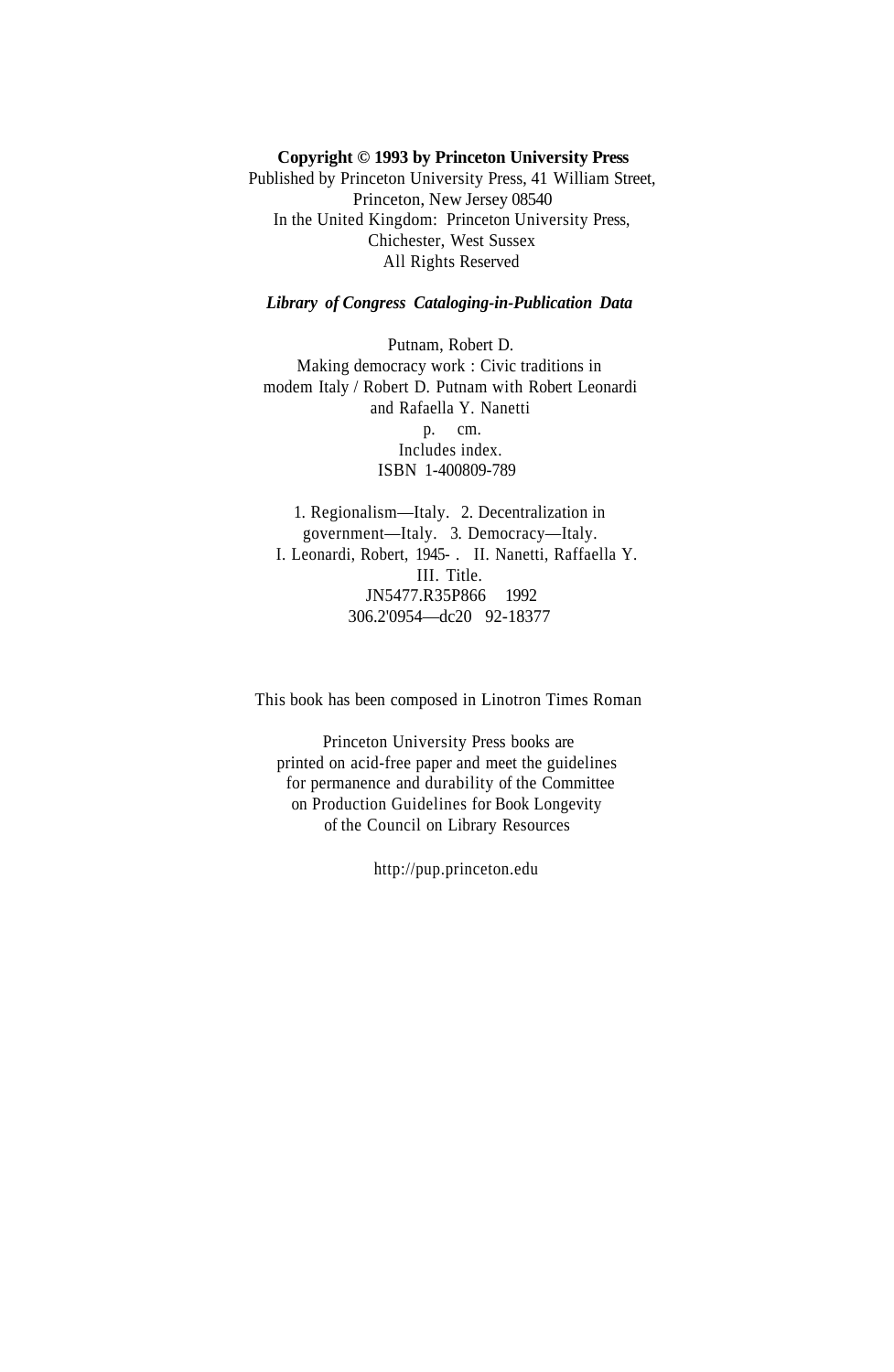**Per Alberto ed altri**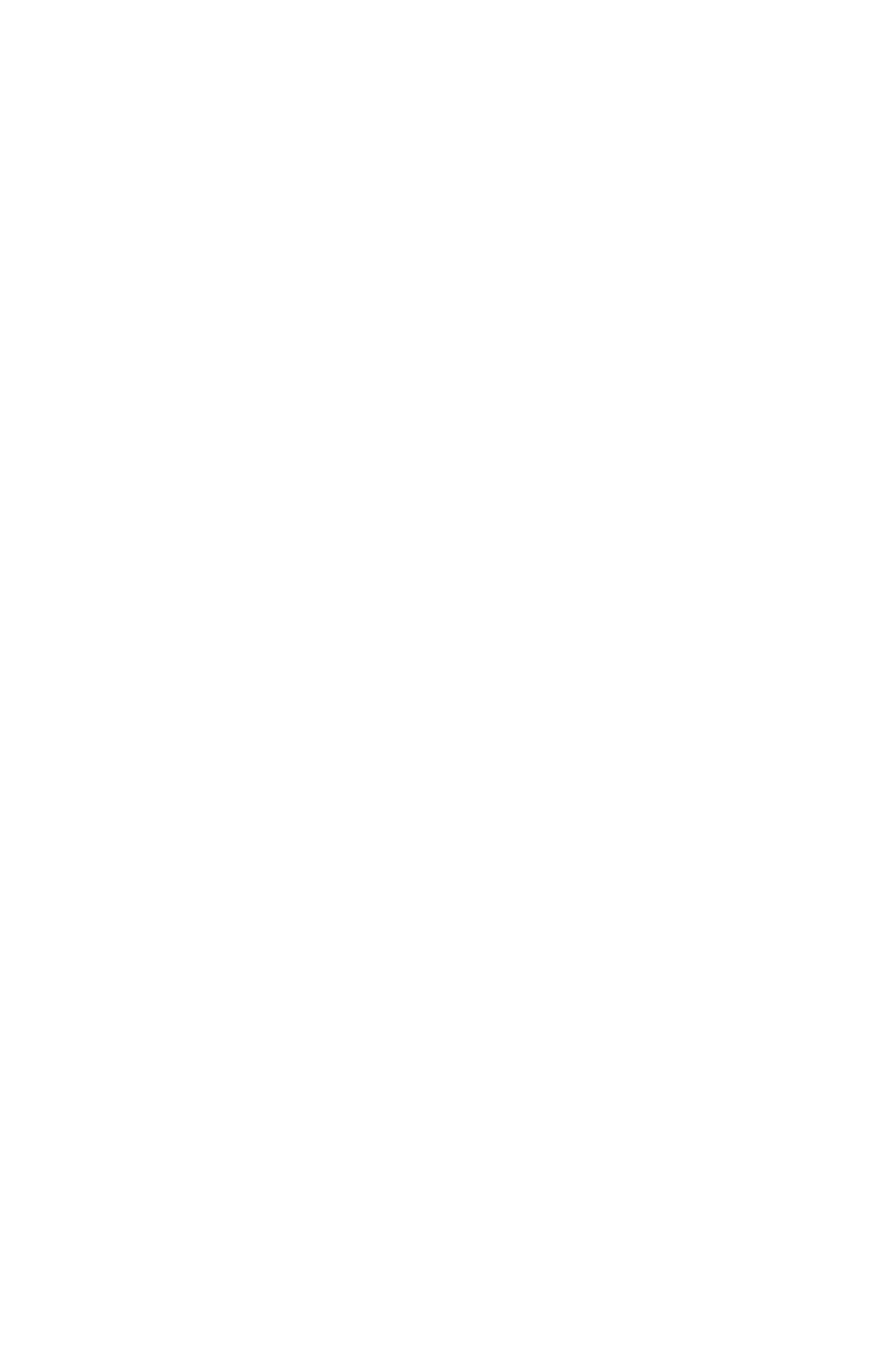$\overline{a}$ 

| <b>List of Figures</b>                                  | ix             |
|---------------------------------------------------------|----------------|
| <b>List of Tables</b>                                   | xi             |
| Preface                                                 | xiii           |
| <b>Chapter 1</b>                                        |                |
| Introduction: Studying Institutional Performance        | 3              |
| A Voyage of Inquiry                                     | 3              |
| Charting the Voyage                                     | $\overline{7}$ |
| Methods of Inquiry                                      | 12             |
| Overview of the Book                                    | 15             |
| <b>Chapter 2</b>                                        |                |
| Changing the Rules: Two Decades of Institutional        |                |
| Development                                             | 17             |
| <b>Creating Regional Government</b>                     | 18             |
| The Regional Political Elite: "A New Way of             |                |
| Doing Politics"                                         | 26             |
| The Deepening of Regional Autonomy                      | 38             |
| Putting Down Roots: The Region and its Constituents     | 47             |
| Conclusions                                             | 60             |
| <b>Chapter 3</b>                                        |                |
| Measuring Institutional Performance                     | 63             |
| Twelve Indicators of Institutional Performance          | 65             |
| Coherence and Reliability of the Index of Institutional |                |
| Performance                                             | 73             |
| Institutional Performance and Constituency Evaluations  | 76             |
| <b>Conclusions</b>                                      | 81             |
| <b>Chapter 4</b>                                        |                |
| <b>Explaining Institutional Performance</b>             | 83             |
| Socioeconomic Modernity                                 | 83             |
| The Civic Community: Some Theoretical Speculations      | 86             |
| The Civic Community: Testing the Theory                 | 91             |
| Social and Political Life in the Civic Community        | 99             |
| Other Explanations for Institutional Success?           | 116            |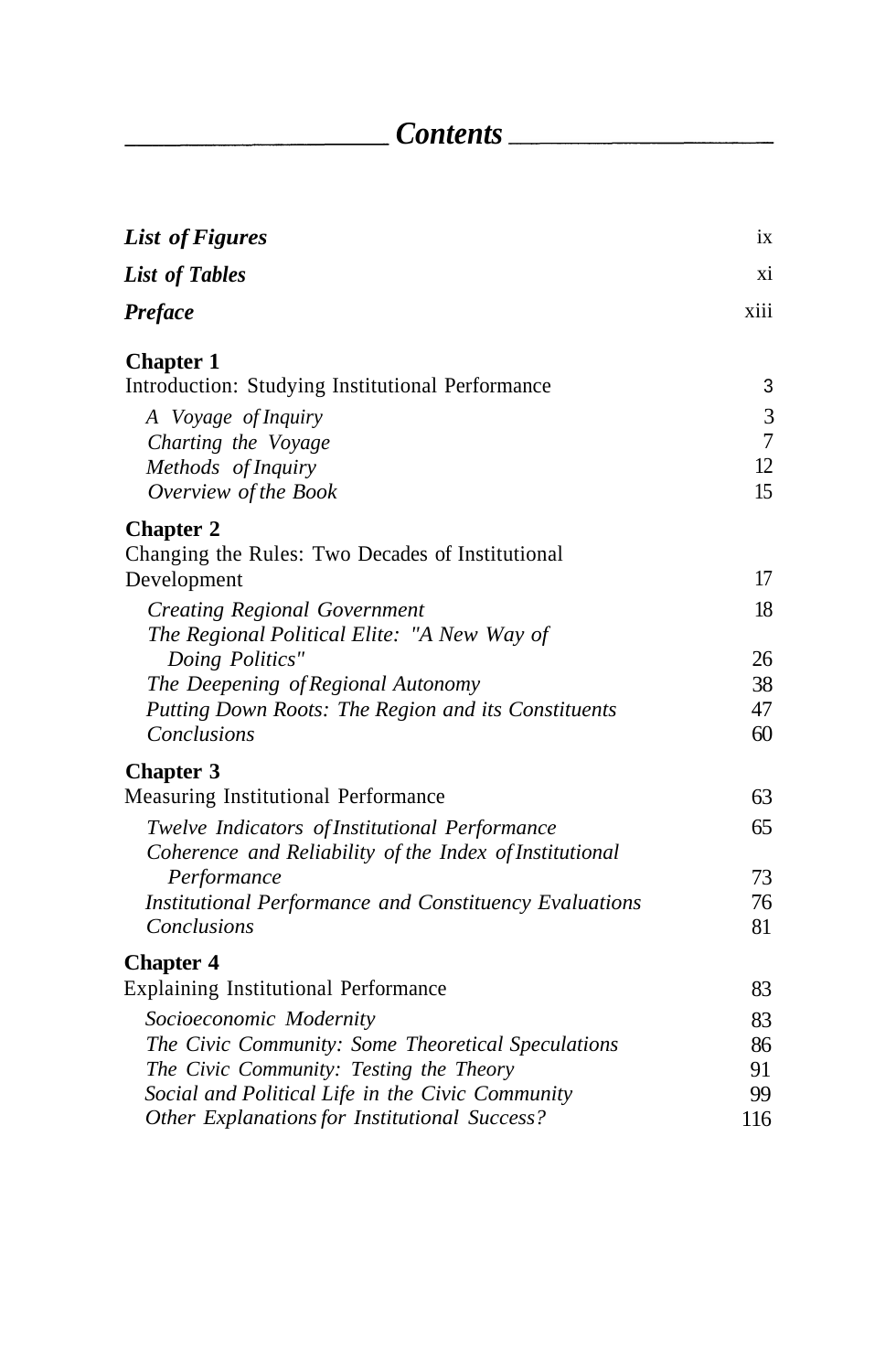| <b>Chapter 5</b>                                                                          |     |
|-------------------------------------------------------------------------------------------|-----|
| Tracing the Roots of the Civic Community                                                  | 121 |
| The Civic Legacies of Medieval Italy                                                      | 121 |
| Civic Traditions After Unification                                                        | 137 |
| Measuring the Durability of Civic Traditions                                              | 148 |
| Economic Development and Civic Traditions                                                 | 152 |
| <b>Chapter 6</b>                                                                          |     |
| Social Capital and Institutional Success                                                  | 163 |
| Dilemmas of Collective Action                                                             | 163 |
| Social Capital, Trust, and Rotating Credit Associations                                   | 167 |
| Norms of Reciprocity and Networks of Civic Engagement                                     | 171 |
| History and Institutional Performance: Two Social                                         |     |
| Equilibria                                                                                | 177 |
| Lessons from the Italian Regional Experiment                                              | 181 |
| <b>Appendix A</b>                                                                         |     |
| <b>Research Methods</b>                                                                   | 187 |
| <b>Appendix B</b><br>Statistical Evidence on Attitude Change among Regional<br>Councilors | 193 |
| <b>Appendix C</b>                                                                         |     |
| Institutional Performance (1978-1985)                                                     | 198 |
| <b>Appendix D</b>                                                                         |     |
| Regional Abbreviations Used in Scattergrams                                               | 200 |
| <b>Appendix E</b>                                                                         |     |
| Local Government Performance (1982-1986) and Regional                                     |     |
| Government Performance (1978-1985)                                                        | 201 |
| <b>Appendix F</b>                                                                         |     |
| Traditions of Civic Involvement (1860-1920)                                               | 205 |
| <b>Notes</b>                                                                              | 207 |
| <i>Index</i>                                                                              | 249 |
|                                                                                           |     |

viii CONTENTS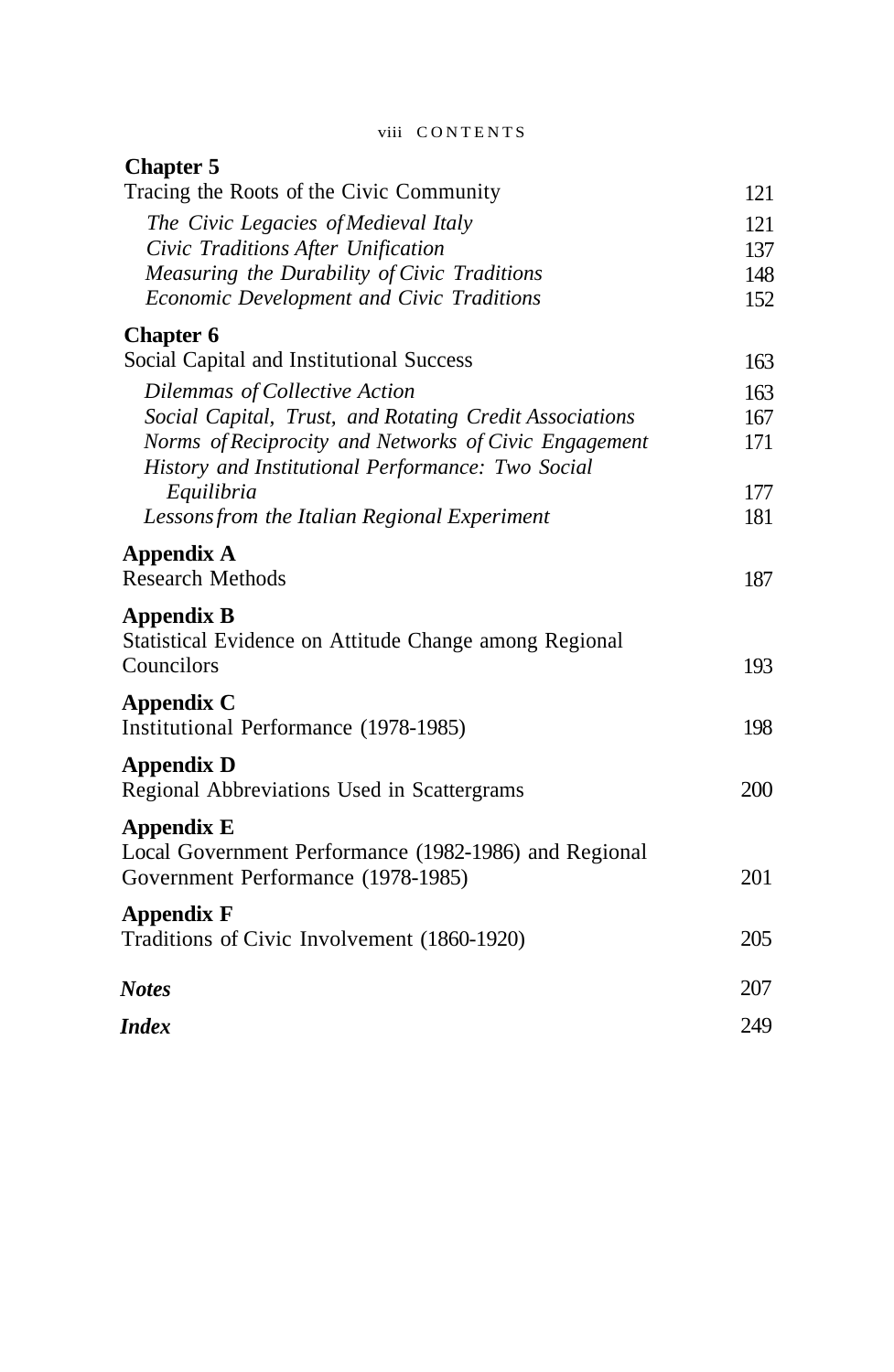<span id="page-6-0"></span>

| Frontispiece. Italy: A Voyage of Inquiry                                                          |    |
|---------------------------------------------------------------------------------------------------|----|
| 1.1. Italian Regional Study, 1970-1989                                                            | 14 |
| 2.1. Left-Right Depolarization, 1970-1989                                                         | 30 |
| 2.2. Sympathy toward Political Opponents among Regional<br>Councilors, 1970-1989                  | 32 |
| 2.3. Trends in Councilors' Views of Conflict, 1970-1989                                           | 35 |
| 2.4. Influence of Party Leaders in Three Arenas, 1970-1989                                        | 40 |
| 2.5. Declining Support for National Party Discipline, 1970-1989                                   | 42 |
| 2.6. Regional and Local Contacts of Regional Councilors,<br>1970-1989                             | 43 |
| 2.7. Regional Councilors' Attitudes toward Central Government,<br>1970-1989                       | 45 |
| 2.8. Public Satisfaction with Northern and Southern Regional<br>Governments, 1977-1988            | 55 |
| 2.9. Northern and Southern Satisfaction with National, Regional,<br>and Local Government (1988)   | 55 |
| 2.10. Optimism about Regional Government: Councilors,<br>Community Leaders, and Voters, 1970-1989 | 56 |
| 2.11. Support for Subnational Government: Germany (1952-1978)<br>and Italy (1976-1987)            | 59 |
| 3.1. Institutional Performance, 1970-1976 and 1978-1985                                           | 76 |
| 3.2. Institutional Performance (1978-1985) and Citizen                                            |    |
| Satisfaction (1977-1988)                                                                          | 77 |
| 3.3. Satisfaction with Regional Government, by Government<br>Performance and Party Support        | 79 |
| 3.4. Institutional Performance (1978-1985) and Community<br>Leaders' Satisfaction (1982)          | 81 |
| 4.1. Institutional Performance in the Italian Regions, 1978-1985                                  | 84 |
| 4.2. Economic Modernity and Institutional Performance                                             | 85 |
| 4.3. Referenda Turnout and Preference Voting                                                      | 95 |
| 4.4. The Civic Community in the Italian Regions                                                   | 97 |
|                                                                                                   |    |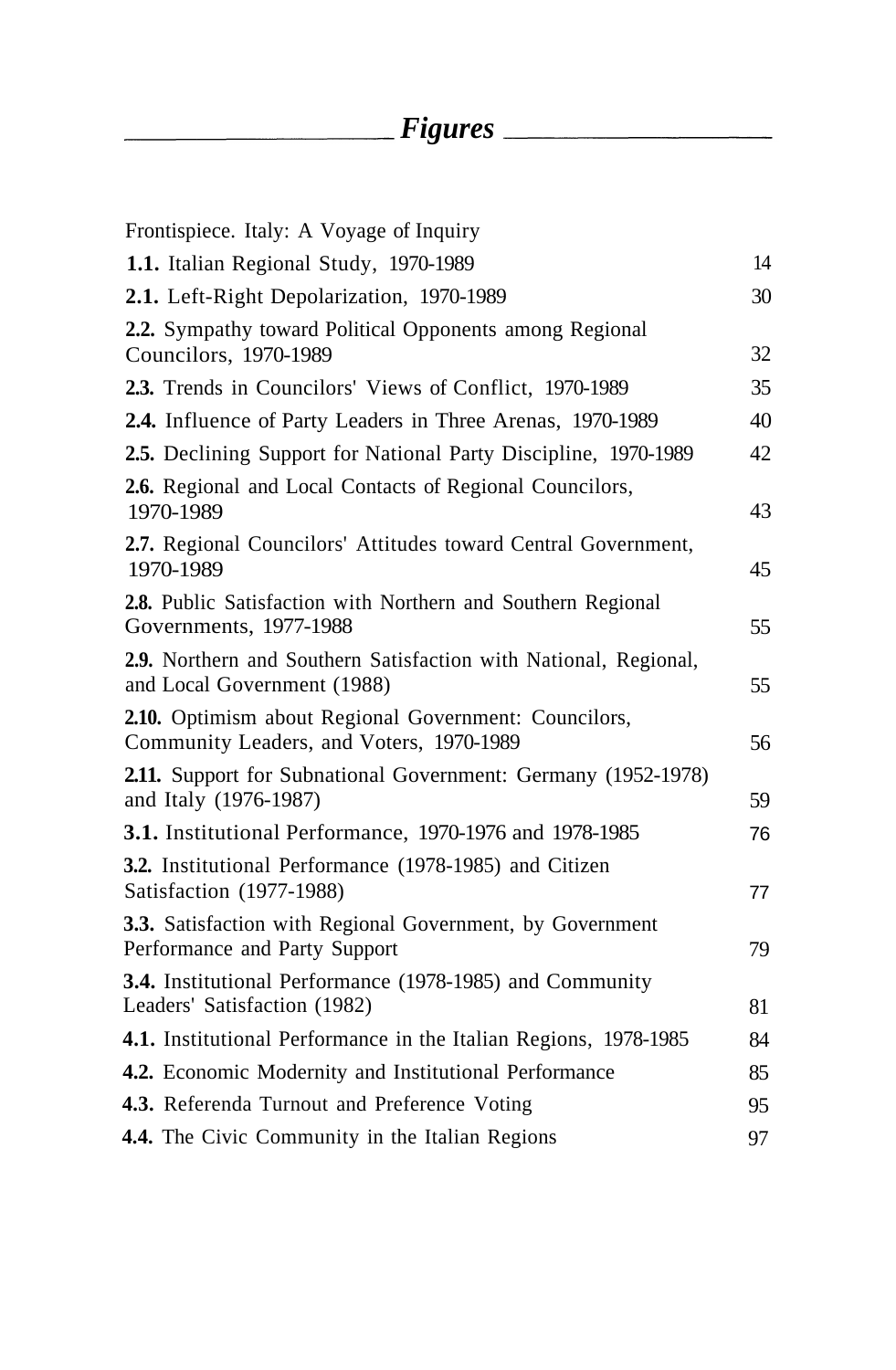### X LIST OF FIGURES

| 4.5. The Civic Community and Institutional Performance                                                                         | 98  |
|--------------------------------------------------------------------------------------------------------------------------------|-----|
| <b>4.6.</b> "Clientelism" and the Civic Community                                                                              | 100 |
| 4.7. "Particularized Contacting" and the Civic Community                                                                       | 100 |
| 4.8. Leaders' Support for Political Equality and the<br>Civic Community                                                        | 103 |
| <b>4.9.</b> The Civic Community and Republicanism, 1946                                                                        | 104 |
| 4.10. The Civic Community and Electoral Reformism, 1991                                                                        | 105 |
| 4.11. Leaders' Fear of Compromise and the Civic Community                                                                      | 106 |
| 4.12. Clericalism and the Civic Community                                                                                      | 108 |
| 4.13. Citizens' Feelings of Powerlessness, Education,<br>and the Civic Community                                               | 110 |
| 4.14. Satisfaction with Life and the Civic Community                                                                           | 113 |
| <b>5.1.</b> Republican and Autocratic Traditions: Italy, c. 1300                                                               | 134 |
| 5.2 Civic Traditions in the Italian Regions, 1860-1920                                                                         | 150 |
| <b>5.3.</b> Civic Traditions and the Civic Community Today                                                                     | 151 |
| <b>5.4.</b> Traditions of Civic Involvement, 1860-1920, and<br>Institutional Performance, 1978-1985                            | 151 |
| 5.5. Possible Effects among Civic Involvement, Socioeconomic<br>Development, and Institutional Performance: Italy, 1900s-1980s | 155 |
| 5.6. Actual Effects among Civic Involvement, Socioeconomic<br>Development, and Institutional Performance: Italy, 1900s-1980s   | 157 |
| <b>E.1.</b> Regional and Local Government Performance                                                                          | 202 |
| <b>E.2.</b> Regional and Local Government Satisfaction                                                                         | 203 |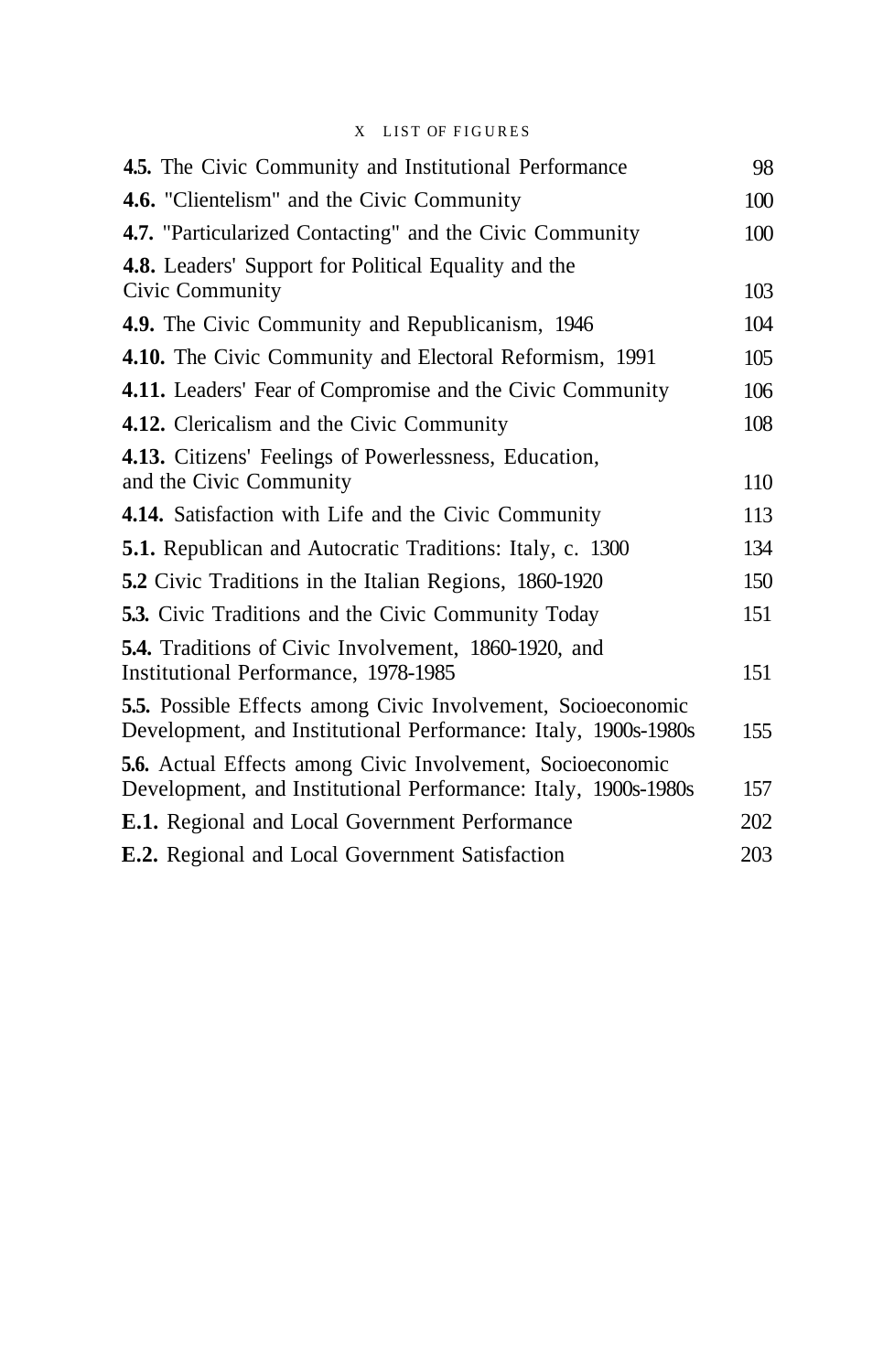*Tables*

<span id="page-8-0"></span>

| 2.1. Italian Regional Spending (by Sector), 1989                                                                        | 25  |
|-------------------------------------------------------------------------------------------------------------------------|-----|
| 2.2. Components of Left-Right Issues Index                                                                              | 31  |
| 2.3. Depolarization of Regional Councilors, 1970-1989                                                                   | 31  |
| 2.4. Trends in Elite Political Culture, 1970-1989                                                                       | 33  |
| 2.5. Community Leaders' Views of Regional Administration<br>(1982)                                                      | 49  |
| 2.6. Democratic Attitudes among National and Regional<br>Administrators (1971-1976)                                     | 51  |
| 2.7. Attitudes of Italian Voters and Community Leaders<br>toward Regional Autonomy (1982)                               | 53  |
| 2.8. Public Satisfaction with Regional Government, 1977-1988                                                            | 54  |
| 2.9. Evaluations of the Regional Reform, 1960-1987/89                                                                   | 58  |
| 3.1. Assessing Legislative Innovation                                                                                   | 69  |
| 3.2. Index of Institutional Performance, 1978-1985                                                                      | 75  |
| 3.3. Community Leaders' Evaluations of Regional<br>Government, 1982                                                     | 80  |
| 4.1. Local Associations in Italy: Spheres of Activity                                                                   | 92  |
| 4.2. Index of Referenda Turnout, 1974-1987                                                                              | 94  |
| <b>4.3.</b> Index of Preference Voting, 1953-1979                                                                       | 95  |
| 4.4. The Civic Community Index                                                                                          | 96  |
| 4.5. Honesty, Trust, Law-Abidingness, and the Civic                                                                     |     |
| Community                                                                                                               | 112 |
| <b>5.1.</b> Traditions of Civic Involvement, 1860-1920                                                                  | 149 |
| <b>5.2.</b> Civic Traditions and Socioeconomic Development                                                              | 153 |
| <b>B.1.</b> Declining Ideological Extremism, 1970-1975 and 1975-1980:<br>Replacement, National Politics, or Conversion? | 195 |
| <b>B.2.</b> Increasing Cross-Party Sympathy, 1970-1975 and 1975-1980:<br>Replacement, National Politics, or Conversion? | 196 |
| <b>B.3.</b> Declining Salience of Conflict, 1970-1975 and 1975-1980:<br>Replacement, National Politics, or Conversion?  | 197 |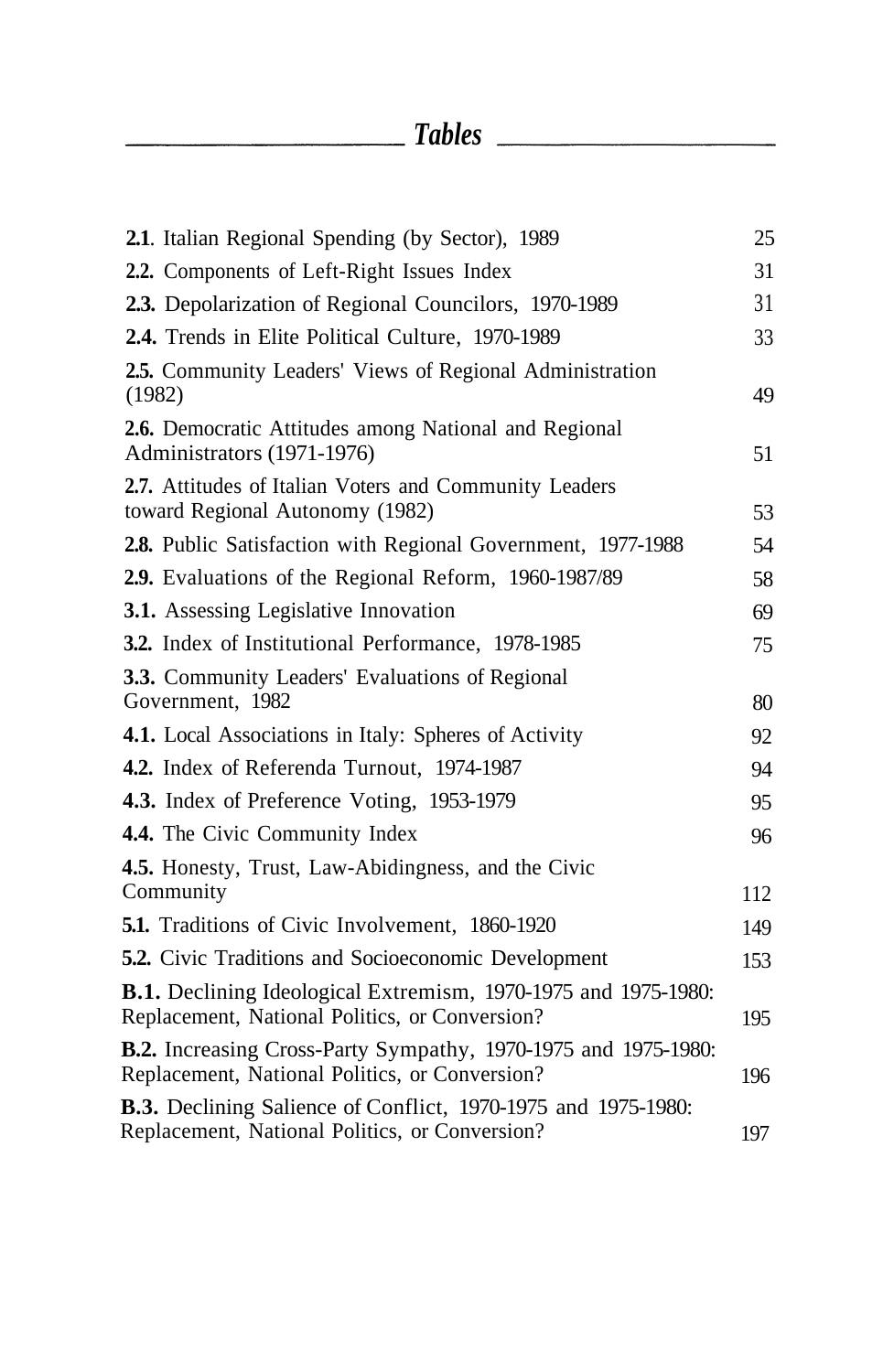### xii LIST OF TABLE S

| <b>C.1.</b> Intercorrelations $(r)$ among Components of Index of                   |     |
|------------------------------------------------------------------------------------|-----|
| Institutional Performance, 1978-1985                                               | 199 |
| <b>E.1.</b> Components of Index of Local Government Performance<br>$(1982 - 1986)$ | 202 |
| <b>F.1.</b> Intercorrelations $(r)$ among Components of Index of                   |     |
| Traditions of Civic Involvement, 1860-1920                                         | 205 |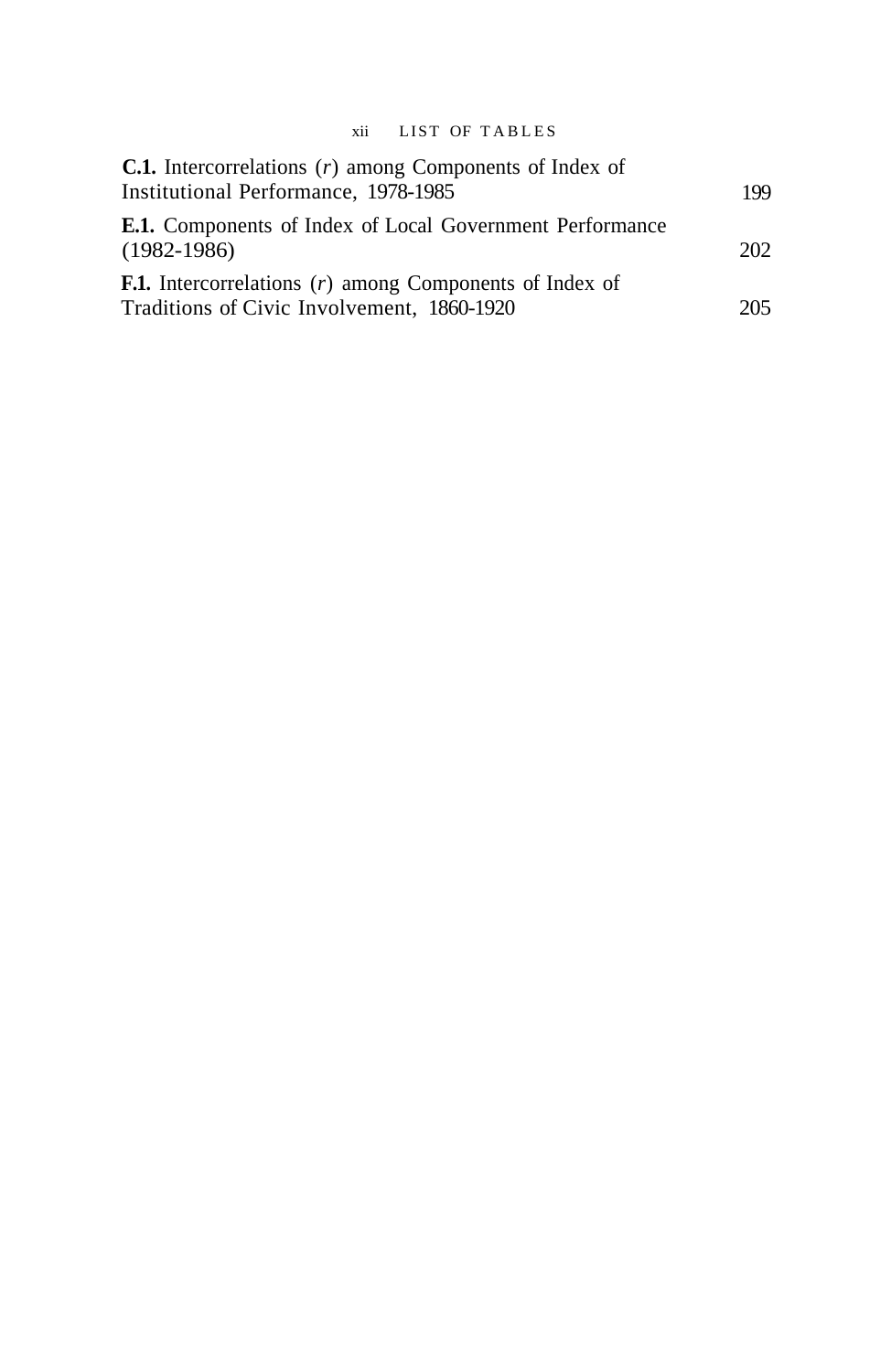<span id="page-10-0"></span>THIS BOOK explores some fundamental questions about civic life by studying the regions of Italy. It is written with two very different audiences in mind—those who share my fascination with the subtleties of Italian life, and those who do not, but who care about democratic theory and practice.

The research itself began in conversations with Peter Lange and Peter Weitz in the spring of 1970, while we were all three in Rome studying various aspects of Italian politics. Unexpectedly, the Italian government agreed to implement a long-neglected constitutional provision for regional governments. Since these new institutions were to be built from scratch in each of Italy's diverse regions, the experiment offered an unusual opportunity to begin a long-term, systematic study of how institutions develop and adapt to their social environment. Had I realized, however, that the subsequent inquiry would last nearly a quarter century, or that it would eventually lead me into the farther reaches of game theory and medieval history, I am not sure that I would have had the good sense to embark.

With encouragement from the late Professor Alberto Spreafìco, and with financial support from the University of Michigan, in the fall of 1970 I directed an initial survey of newly-elected councilors in several regions scattered along the peninsula. Later, back in Ann Arbor, I began to analyze these interviews with help from two talented young colleagues, Robert Leonardi and Raffaella Nanetti. By 1975, when a new cohort of councilors had been elected, Bob and Raffi had become faculty members elsewhere, in political science and urban and regional planning, respectively. We agreed to join forces to conduct a second wave of interviews, thus formalizing a close, durable, and productive collaboration.

Over the ensuing decades, the three of us spent hundreds of hours together, planning and carrying out the research described in this book. In the later stages, Bob and Raffi had primary responsibility for the exhaustive field research. All three of us returned repeatedly to the six regions that formed the core of our research. In addition, as our study became better known in Italy, several other regional governments invited us to conduct parallel studies of their operations.

Some of the subsequent publications from the project were authored collaboratively,<sup>1</sup> while others (such as this book and several that Bob and Raffi have produced<sup>2</sup>) were written independently, though drawing on evidence and ideas that had been produced collaboratively. Although neither of the other two scholars bears responsibility for the arguments devel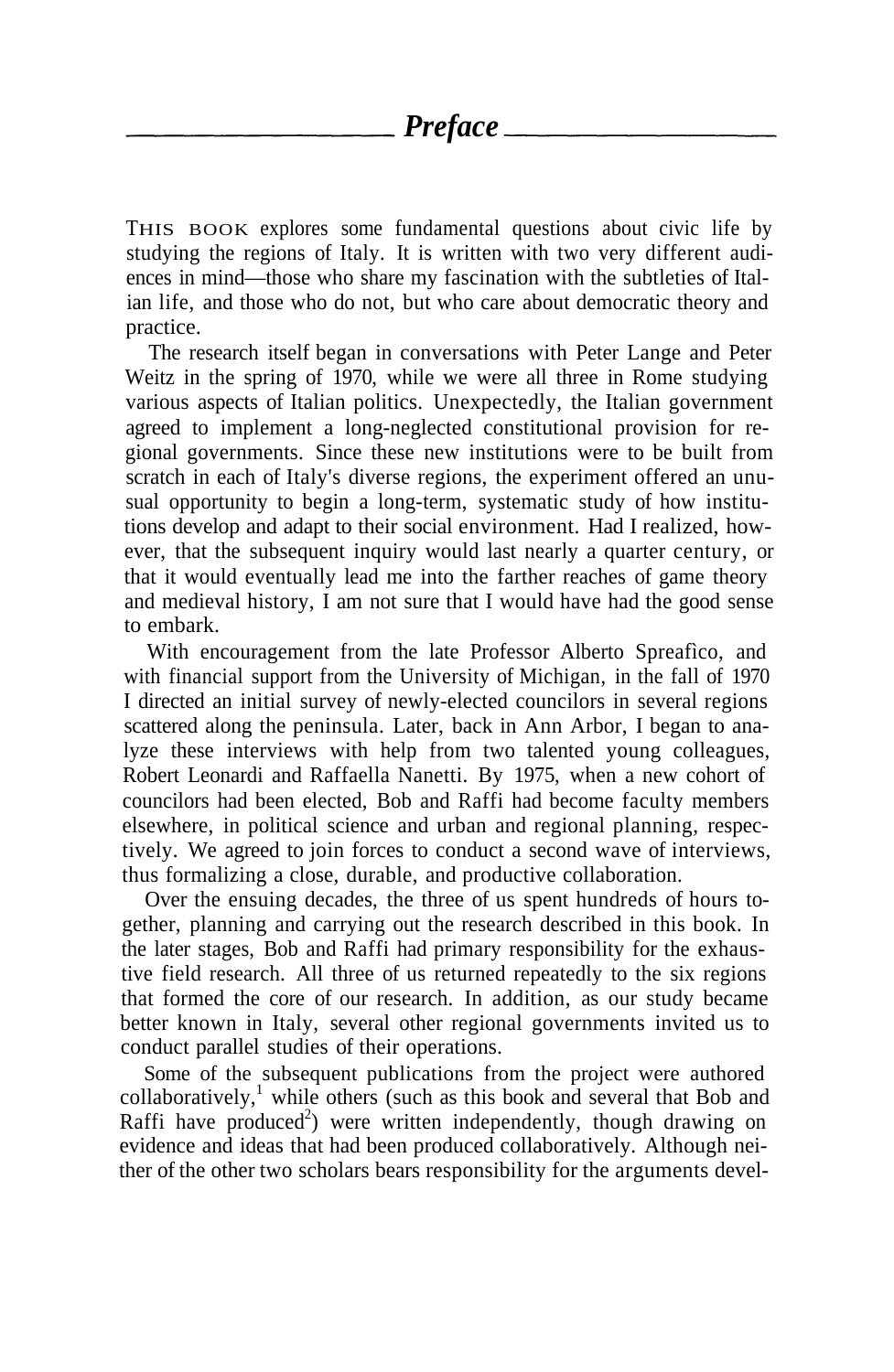oped in this book, their names appear on the title page as a mark of recognition and gratitude for more than twenty years of collaboration, creativity, hard work, and friendship.

The conceptual evolution of this project has been at least as complex as the development of the regional governments themselves. Social science is conventionally reported as though hypotheses were straightforwardly deduced from theory, evidence gathered, and verdicts rendered. Though theory and evidence have been important in this project, too, its progress has seemed more like an engrossing detective story, in which various suspects emerge and are cleared, shoe leather is wasted on false leads, new subplots materialize, some hunches pay off, earlier suspicions are reinterpreted in light of later evidence, each puzzle solved poses yet another, and the sleuth is never quite sure where the trail will lead.

At the outset, our research focused on continuity and change, using the 1970 interviews as a benchmark against which to measure institutional development. Later, as evidence mounted of compelling differences in the success and failure of various regional governments, our attention was drawn to comparisons across space, rather than across time. Gradually, it became clear that these differences among the regions had astonishingly deep historical roots. (In retrospect, as in many a tale of detection, the answer seems so obvious that we should have spotted the clues much earlier.) These historical continuities raised theoretical issues of import well beyond the confines of Italy, touching fundamental questions about democracy, economic development, and civic life.

Reflecting this evolution of the research, the organization of this book begins with a tight, close focus on the regional governments themselves and gradually pans outward to encompass the broader meaning of our discoveries. Taken as a whole, the book embodies an argument about democracy and community that I believe is also relevant to the discontents of contemporary America, but spelling out those implications is a task that I have set aside for the future.

Dozens of researchers have collaborated on this project over more than two decades, but special mention should be made of Paolo Bellucci, Sheri Berman, Giovanni Cocchi, Bryan Ford, Nigel Gault, Celinda Lake, Franco Pavoncello, and Claudia Rader.

Among the numerous Italian scholars and officials who provided guidance and assistance, I would like especially to thank Carmelo Azzarà, Sergio Bartole, Gianfranco Bartoiini, Sabino Cassese, Franco Cazzola, Gianfranco Ciaurro, Leonardo Cuoco, Alfonso Del Re, Francesco D'Onofrio, Marcello Fedele, Elio Gizzi, Luciano Guerzoni, Andrea Manzella, Nando Tasciotti, Lanfranco Turci, and the hundreds of local, regional, and national leaders who have spoken with us anonymously over the years.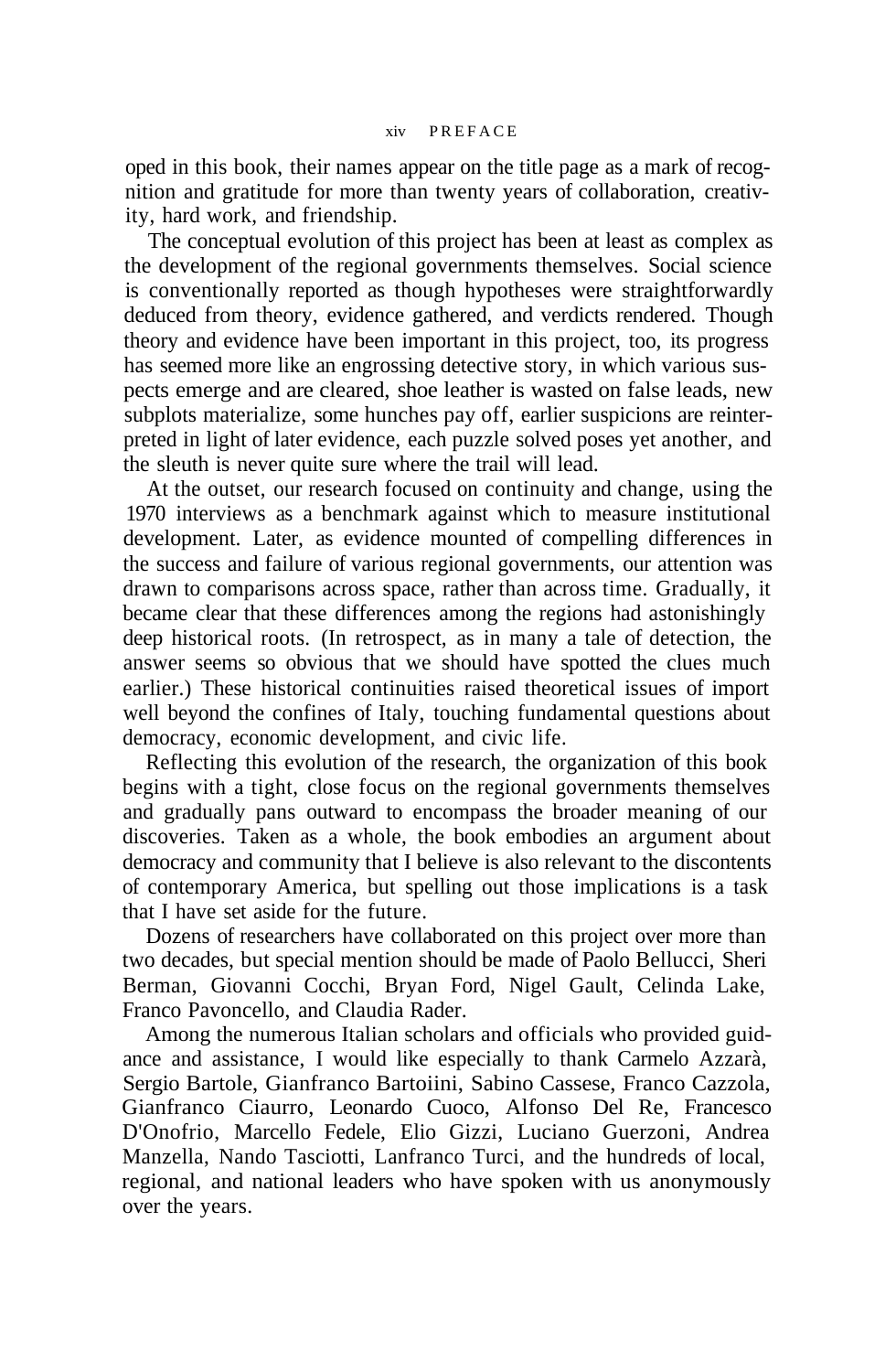In this project, as in dozens of other studies of contemporary Italy, a unique role was played by Alberto Spreafico. Alberto introduced me to Italy a quarter century ago, the Comitato per le Scienze Sociali that he founded hosted me on numerous occasions, and his gentle, wise encouragement was crucial in the initial stages of this project. The dedication of this volume reflects my profound debt to Alberto and to the scores of other generous, civic-minded Italians who have aided my efforts to understand the marvelous mysteries of their complex society.

Over the years, many colleagues have offered insightful and unsparing critiques of earlier drafts and outlines. In particular, I want to thank Alberto Alesina, James Alt, Robert Axelrod, Edward C. Banfield, Samuel H. Barnes, Michael Barzelay, Terry Nichols Clark, John Comaroff, Jeff Frieden, Paul Ginsborg, Richard Goldthwaite, Raymond Grew, Peter A. Hall, Jens Joachim Hesse, John Hollander, Steven Kelman, Robert O. Keohane, Robert Klitgaard, Jacek Kugler, Daniel Levine, Marc Lindenberg, Glenn C. Loury, Charles Maier, John D. Montgomery, Kenneth A. Shepsle, Judith N. Shklar, Malcolm Sparrow, Federico Várese, Jeff W. Weintraub, Vincent Wright, Richard Zeckhauser, and several anonymous reviewers. Aaron Wildavsky's gentle advice to "squeeze out of the stone of self one more ounce of creative thought" prodded me not to conclude the work prematurely, and Walter Lippincott's steady, thoughtful encouragement sustained my enthusiasm through moments when I was otherwise preoccupied.

Funds for various stages of the research were generously provided by the University of Michigan, the National Science Foundation (under grants GS-33810, SOC76-14690, and SES-7920004), the German Marshall Fund of the United States, Harvard University, the John Simon Guggenheim Memorial Foundation, l'Istituto Carlo Cattaneo, la Presidenza del Consiglio dei Ministri, the European University Institute, the Commission of the European Community, and an assortment of regional governments (Basilicata, Friuli-Venezia Giulia, Emilia-Romagna, Marche, Toscana, and Umbria).

The University of Michigan, Harvard University (especially its Center for International Affairs), the Center for Advanced Study in the Behavioral Sciences, the Woodrow Wilson International Center for Scholars, the Bellagio Conference Center of the Rockefeller Foundation, and the Centre for European Studies at Nuffield College, Oxford University, have each provided gracious hospitality at various stages of my work.

Rosemary, Jonathan, and Lara Putnam have collaborated in this project for as long as any of us can remember, traveling through the regions, helping with data-analysis, commenting on endless drafts, and sharing my enthusiasm for our discoveries. For all this and more I am deeply grateful.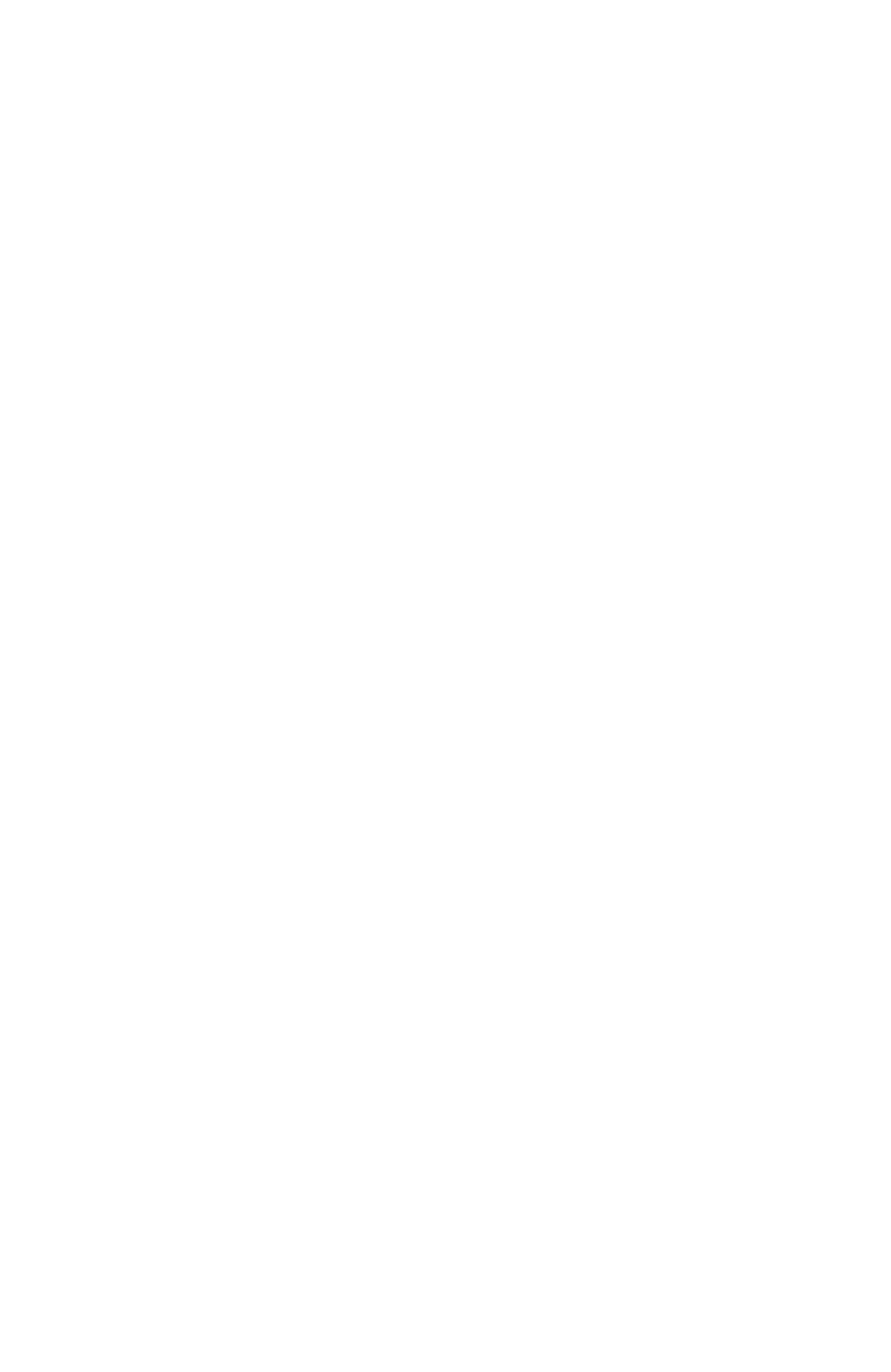**MAKING DEMOCRACY WORK**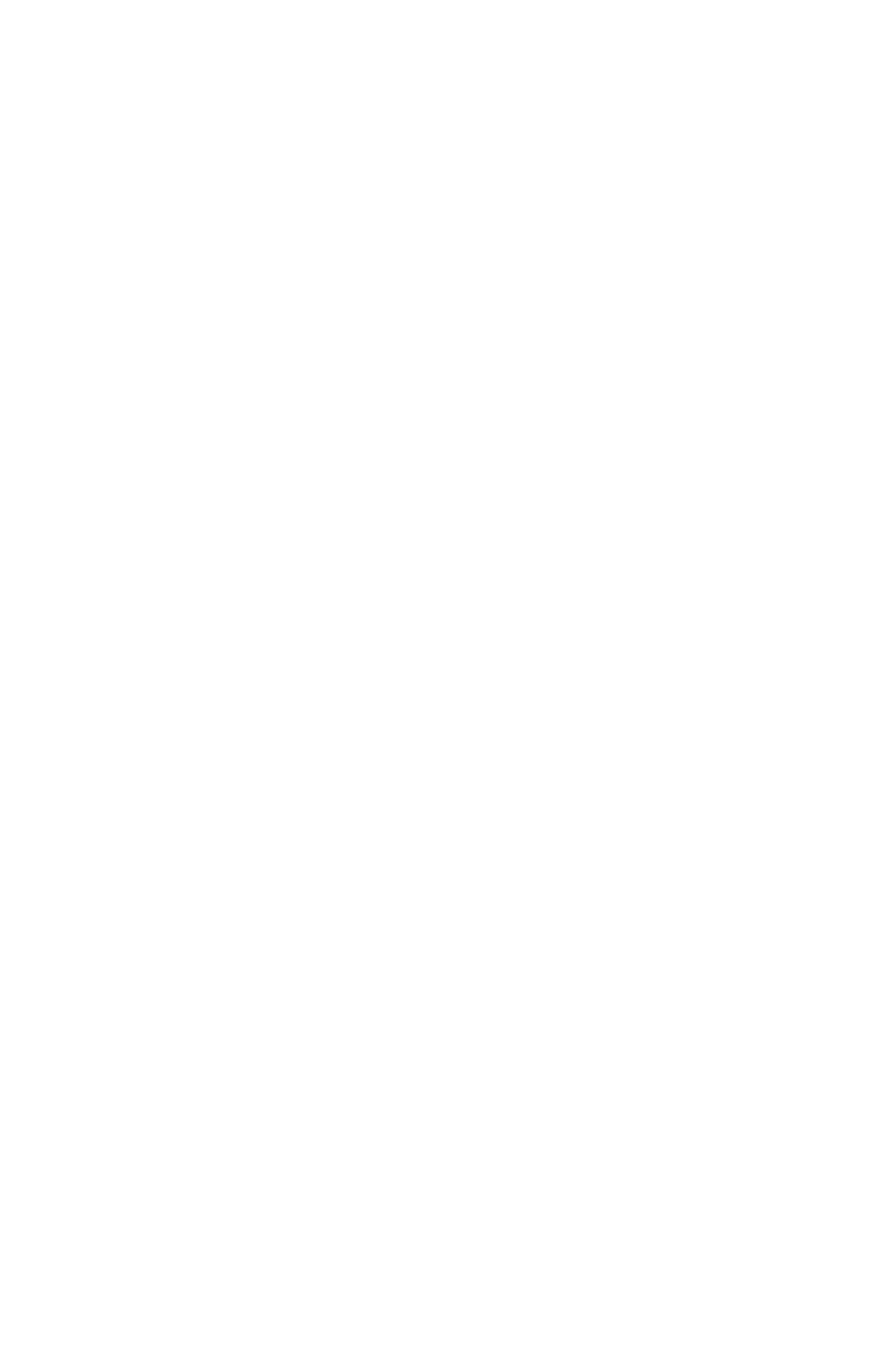### Introduction: Studying Institutional Performance

<span id="page-16-0"></span>WHY DO some democratic governments succeed and others fail? This question, though ancient, is timely. As our tumultuous century draws to a close, the great ideological debates between liberal democrats and their adversaries are waning. Ironically, the philosophical ascendancy of liberal democracy is accompanied by growing discontent with its practical operations. From Moscow to East St. Louis, from Mexico City to Cairo, despair about public institutions deepens. As American democratic institutions begin their third century, a sense is abroad in the land that our national experiment in self-government is faltering. Half a world away, the former communist nations of Eurasia find themselves having to build democratic systems of governance from scratch. Women and men everywhere seek solutions to their shared problems—cleaner air, more secure jobs, safer cities. Few believe that we can dispense with government, yet fewer still are confident that we know what makes governments work well.

This book aims to contribute to our understanding of the performance of democratic institutions. How do formal institutions influence the practice of politics and government? If we reform institutions, will practice follow? Does the performance of an institution depend on its social, economic, and cultural surround? If we transplant democratic institutions, will they grow in the new setting as they did in the old? Or does the quality of a democracy depend on the quality of its citizens, so that every people gets the government they deserve? Our intent is theoretical. Our method is empirical, drawing lessons from a unique experiment in institutional reform conducted in the regions of Italy over the last two decades. Our explorations will draw us deep into the character of civic life, into the austere logic of collective action, and into medieval history, but the journey begins in the diversity of today's Italy.

### **A VOYAGE OF INQUIRY**

On the *autostrada* that soars along the Apennine spine of Italy, a hurried traveler can cover the 870 kilometers from Seveso in the north to Pietrapertosa in the south in one long day, looping first through the busy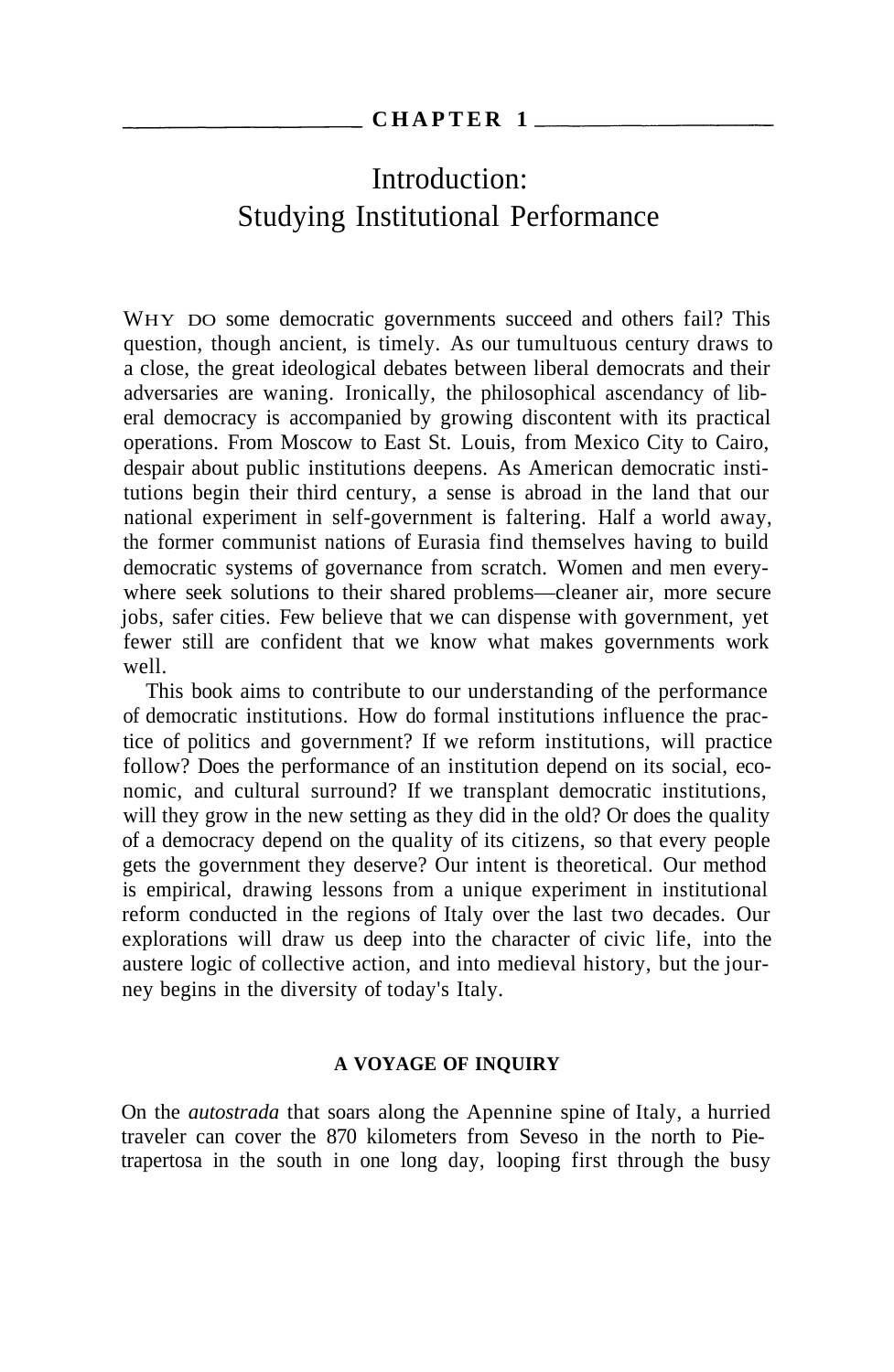industrial suburbs of Milan, crossing rapidly the fertile Po Valley, plunging past the proud Renaissance capitals of Bologna and Florence, circling the grimy, joyless outskirts of Rome and then Naples, and climbing at last into the desolate mountains of Basilicata, isolated in the instep of the Italian boot.<sup>1</sup> To the thoughtful observer, however, this swift passage is less impressive for the distance spanned than for the historical contrasts between the point of departure and the destination.

In 1976 Seveso, a modest, modern town in the mixed industrial-andfarming belt ten miles north of Milan, became world-famous as the site of a major ecological disaster, when a local chemical plant exploded, spewing poisonous dioxin across its homes and workshops and fields and inhabitants. For many months thereafter, motorists on the superhighway that passes Seveso sped by with their windows rolled tightly shut, gawking at the boarded-up houses and the dreadful, white-hooded, gogglemasked figures laboring to decontaminate the town and its lands. Throughout the industrialized world, Seveso came to symbolize the growing risks of ecological disaster. For dazed local officials, the catastrophe at Seveso embodied the looming public policy challenges of the twenty-first century.<sup>2</sup>

From the perspective of public governance, to travel from Seveso to Pietrapertosa in the 1970s was to return centuries into the past. Many Pietrapertosesi lived still in one- and two-room stone hovels, clinging to the mountain face just below the rocky summit to which their Lucanian ancestors repaired many generations ago. Nearby, farmers still threshed grain by hand, aided only by the wind blowing through the tines of their rakes, as Mediterranean peasants had done for millennia. Many local men had sought temporary jobs in northern Europe, and the success of a few was marked by the German license plates on several automobiles parked just below the village. For less fortunate residents, however, transportation was provided by the donkeys that shared their rocky shelters, alongside a few scrawny chickens and cats. Lower on the hill, some returned emigrants had built stucco houses, complete with indoor plumbing, but for much of the village, the absence of running water and other public amenities remained the most pressing problem, as it had been throughout much of Europe three or four centuries earlier.

Like their compatriots in Seveso, the people of Pietrapertosa confronted grave problems of what economists call "public goods" and "public bads." The economic and social and administrative resources of the two towns differed dramatically, as did the details of their problems, but people in both needed help from government. In the early 1970s the primary responsibility for addressing these diverse problems of public health and safety, along with much else of concern to ordinary Italians, was suddenly transferred from the national administration to a newly created set of elected regional governments. For solutions to their shared con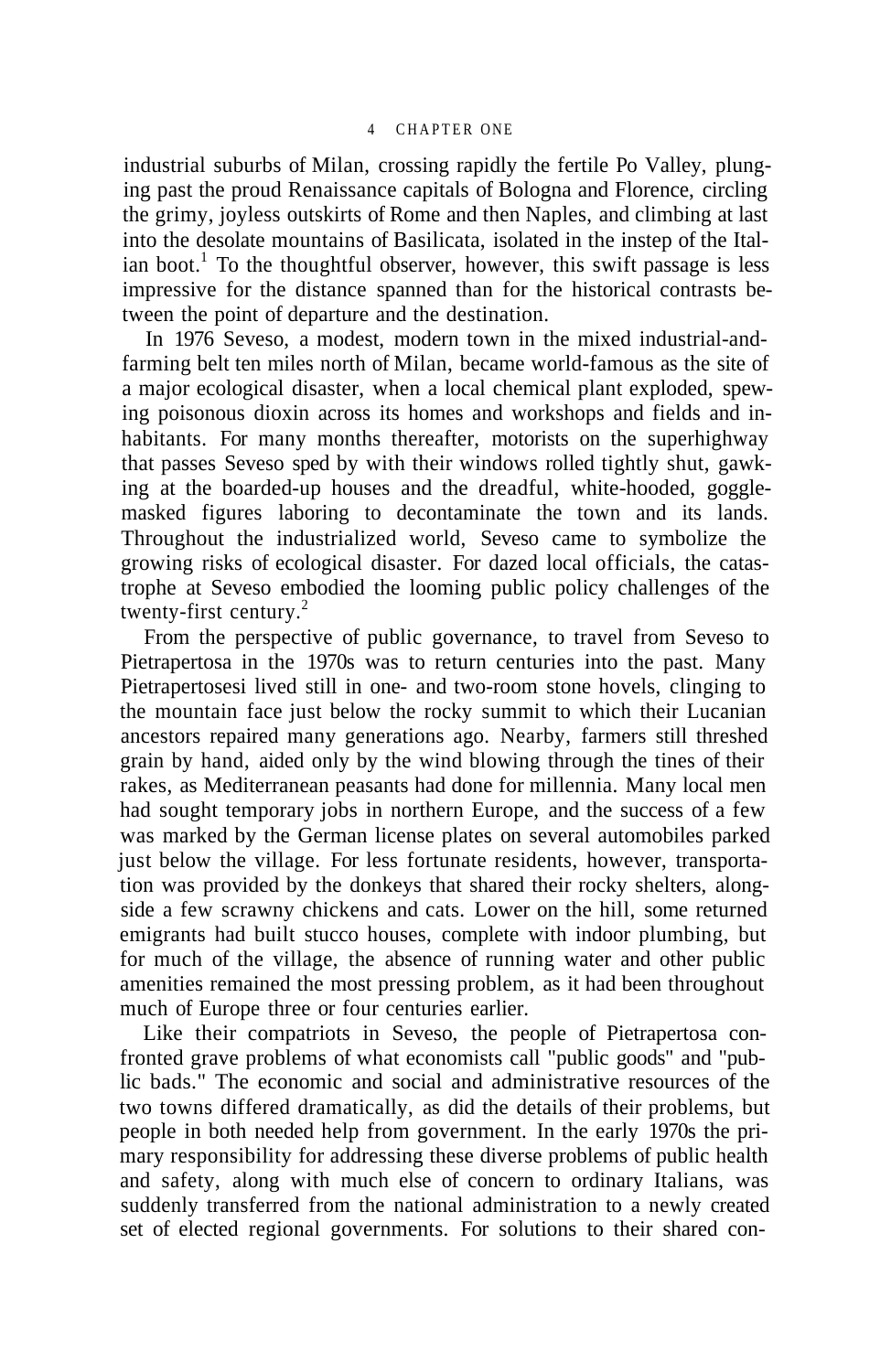cerns, the citizens of Seveso and Pietrapertosa were now directed to nearby Milan and Potenza rather than distant Rome. Studying how well those new institutions responded to their constituents and why will lead us to confront basic issues about civic life and collaboration for the common good.

The borders of the new governments largely corresponded to the territories of historic regions of the peninsula, including such celebrated principalities as Tuscany and Lombardy. Since the unification of Italy in 1870, however, its administrative structure had been highly centralized, modeled on Napoleonic France. For as long as anyone could remember, local officials had been closely controlled by prefects reporting directly to Rome. No level of government corresponding to the regions had ever existed. Thus the fact that the public problems of Seveso and Pietrapertosa and thousands of other Italian communities, large and small, would be addressed by the untried regional governments was, for their citizens, an experiment of considerable practical importance.

Beginning in 1970, we have closely followed the evolution of a number of these nascent regional institutions, representing the range of economic, social, cultural, and political environments along the Italian peninsula. Our repeated visits to the various regional capitals soon revealed dramatic differences in institutional performance.

Even finding officials of the Puglia regional government in the capital city of Bari proved a challenge for us, as it is for their constituents. Like visiting researchers, ordinary Pugliesi must first locate the nondescript regional headquarters beyond the railroad yards. In the dingy anteroom loll several indolent functionaries, though they are likely to be present only an hour or two each day and to be unresponsive even then. The persistent visitor might discover that in the offices beyond stand only ghostly rows of empty desks. One mayor, frustrated at his inability to get action from the region's bureaucrats, exploded to us, "They don't answer the mail, they don't answer the telephone, and when I go to Bari to finish paperwork, I have to take along my own typewriter and typist!" A rampant spoils system undermines administrative efficiency: as a clerk once responded to his nominal superior in our presence, "You can't give me orders! I am 'well-protected.'" Meanwhile, the region's leaders engage in Byzantine factional feuds over patronage and posts, and offer rhetorical promises of regional renewal that seem never to reach reality. If Puglia is to become "a new California," as local boosters sometimes say, it will be despite the performance of its new regional government, not because of it. The citizens of Puglia do not disguise their contempt for their regional government; indeed, they do not often think of it as "theirs."

The contrast with the efficiency of the government of Emilia-Romagna in Bologna is stark. Visiting the glass-walled regional headquarters is like entering a modern, high-tech firm. A brisk, courteous receptionist directs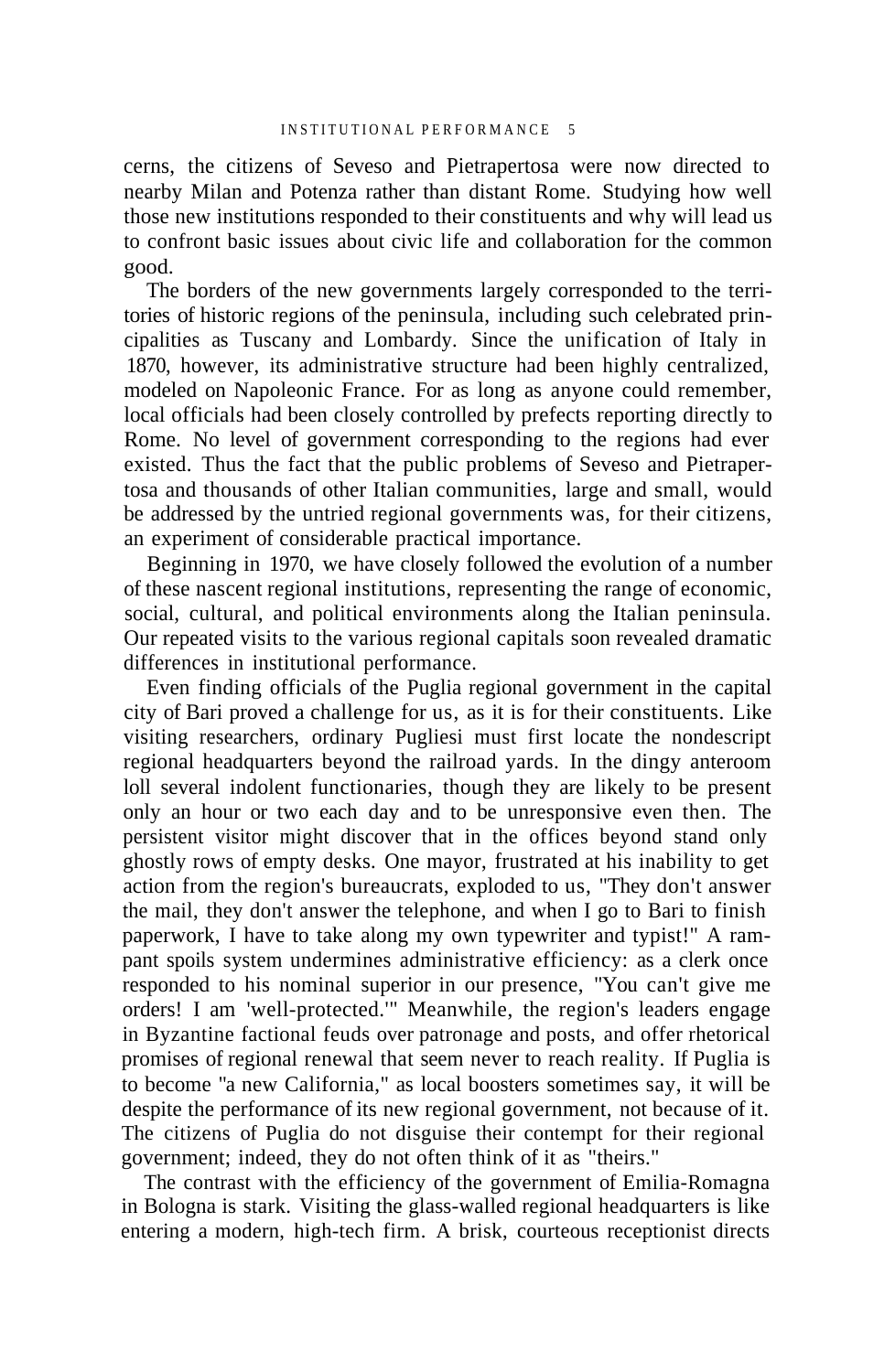### 6 CHAPTER ONE

visitors to the appropriate office, where, likely as not, the relevant official will call up a computerized data base on regional problems and policies. Bologna's central piazza is famous for its nightly debates among constantly shifting groups of citizens and political activists, and those impassioned discussions about issues of the day are echoed in the chambers of the regional council. A legislative pioneer in many fields, the Emilian government has progressed from words to deeds, its effectiveness measured by dozens of day care centers and industrial parks, repertory theaters and vocational training sites scattered throughout the region. The citizen-debaters in the Bologna *piazza* are not uncritical of their regional government, but they are vastly more content than their counterparts in Puglia. Why has the new institution succeeded in Emilia-Romagna and not in Puglia?

The central question posed in our voyage of inquiry is this: *What are the conditions for creating strong, responsive, effective representative institutions?* The Italian regional experiment offers an unparalleled opportunity for addressing this question. It presents a rare opportunity to study systematically the birth and development of a new institution.

First, fifteen new regional governments were established simultaneously in 1970, endowed with essentially identical constitutional structures and mandates. In 1976-77, after an intense political struggle described in Chapter 2, all regions were granted authority over a wide range of public issues. In partial contrast with these fifteen "ordinary" regions, another five "special" regions had been created some years earlier, with somewhat greater, constitutionally guaranteed powers. These five regions were in border areas that had been threatened by separatist sentiment at the end of World War II. In some respects, the somewhat greater longevity and broader powers of the special regional governments make them distinctive. For most purposes, however, they may be safely considered alongside the fifteen ordinary regions. Generally speaking, in this book we draw evidence from all twenty regions.

By the beginning of the 1990s, the new governments, barely two decades old, were spending nearly a tenth of Italy's gross domestic product. All regional governments had gained responsibility for such fields as urban affairs, agriculture, housing, hospitals and health services, public works, vocational education, and economic development. Despite continuing complaints from regionalists about constraints imposed by the central authorities, all the new institutions had acquired enough authority to test their mettle. On paper, these twenty institutions are virtually identical and potentially powerful.

Second, however, the social, economic, political, and cultural contexts into which the new institutions were implanted differed dramatically. Socially and economically, some regions, such as Pietrapertosa's Basili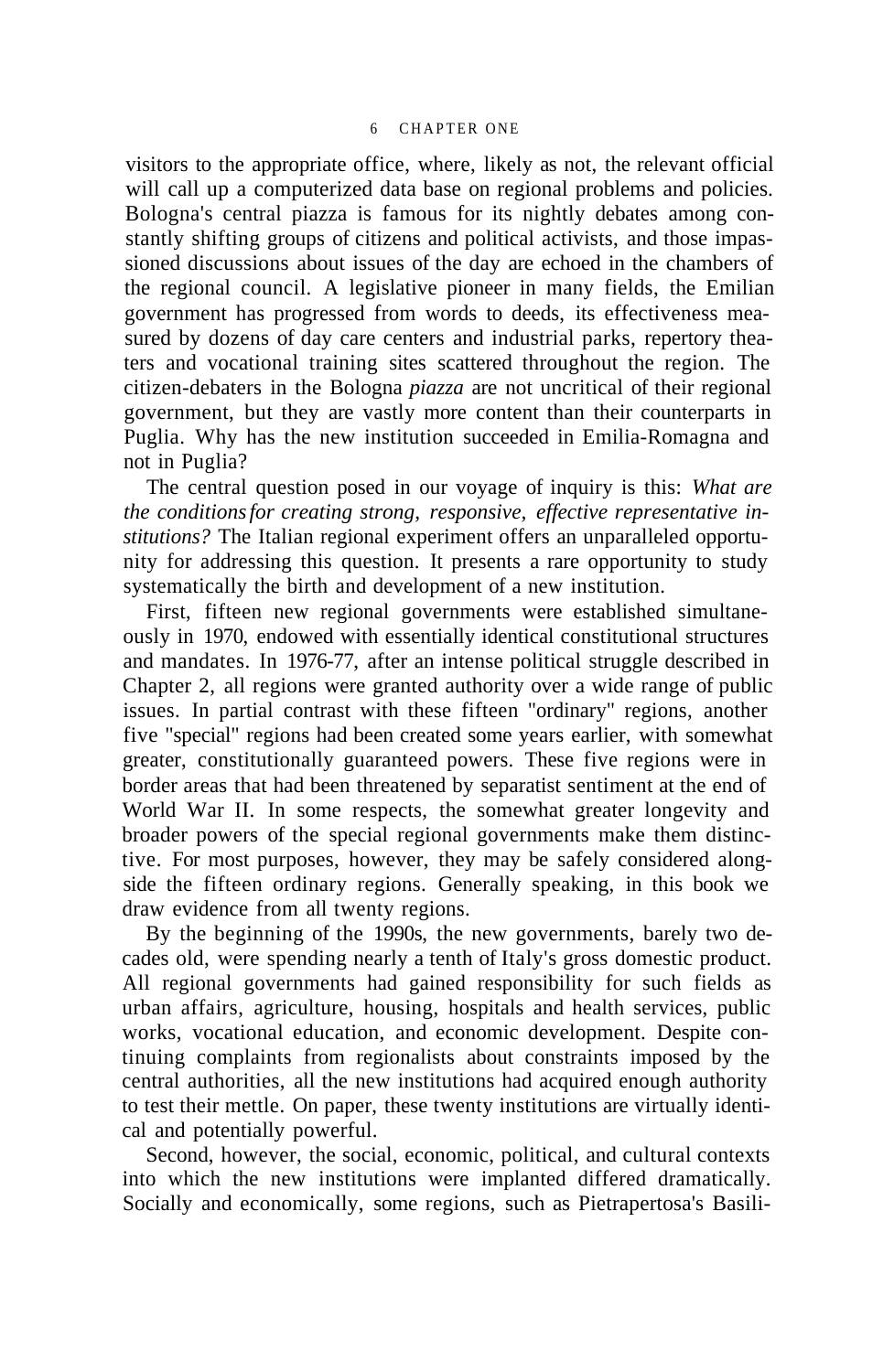cata, ranked with countries of the Third World, whereas others, such as Seveso's Lombardia, were already becoming postindustrial. Cutting across this developmental dimension were differences of political tradition. Neighboring Veneto and Emilia-Romagna, for example, had similar economic profiles in 1970, but Veneto was ardently Catholic, whereas Emilia-Romagna, the buckle of Central Italy's "Red Belt," had been controlled by Communists since 1945. Some regions had inherited patronclient politics more or less intact from the feudal past. Others had been transformed by massive waves of migration and social change that swept across Italy during *il boom* of the 1950s and 1960s.

The Italian regional experiment was tailor-made for a comparative study of the dynamics and ecology of institutional development. Just as a botanist might study plant development by measuring the growth of genetically identical seeds sown in different plots, so a student of government performance might examine the fate of these new organizations, formally identical, in their diverse social and economic and cultural and political settings. Would the new organizations actually develop identically in soils as different as those around Seveso and Pietrapertosa? If not, what elements could account for the differences? The answers to these questions are of importance well beyond the borders of Italy, as scholars and policymakers and ordinary citizens in countries around the world industrial, postindustrial, and preindustrial—seek to discover how representative institutions can work effectively.

### **CHARTING THE VOYAGE**

Institutions have been an enduring concern of political science since ancient times, but recently theorists have attacked institutional questions with renewed vigor and creativity in the name of "the new institutionalism." The tools of game theory and rational choice modeling have been put to use, casting institutions as "games in extensive form," in which  $\alpha$  actors' behavior is structured by the rules of the game.<sup>3</sup> Organization theorists have emphasized institutional roles and routines, symbols, and duties.<sup>4</sup> Historical institutionalists have traced continuities in government and politics and emphasized timing and sequences in institutional development.<sup>5</sup>

The new institutionalists differ among themselves on many points, both theoretical and methodological. On two fundamental points, however, they are agreed:

**1.** *Institutions shape politics.* The rules and standard operating procedures that make up institutions leave their imprint on political outcomes by struc-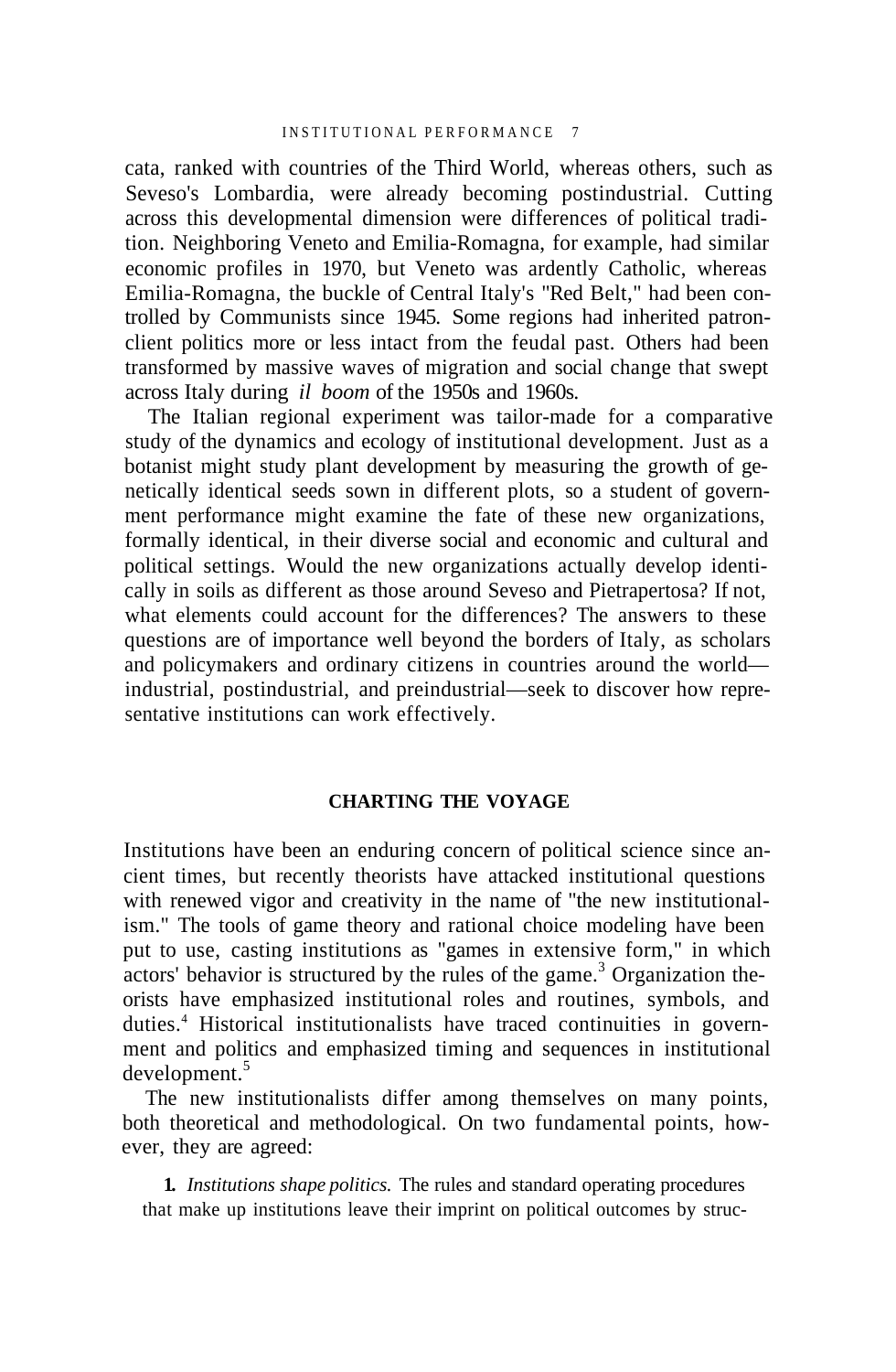### 8 CHAPTER ONE

turing political behavior. Outcomes are not simply reducible to the billiardball interaction of individuals nor to the intersection of broad social forces. Institutions influence outcomes because they shape actors' identities, power, and strategies.

2. *Institutions are shaped by history.* Whatever other factors may affect their form, institutions have inertia and "robustness." They therefore embody historical trajectories and turning points. History matters because it is "path dependent": what comes first (even if it was in some sense "accidental") conditions what comes later. Individuals may "choose" their institutions, but they do not choose them under circumstances of their own making, and their choices in turn influence the rules within which their successors choose.

Our study of the Italian regional experiment is intended to contribute empirical evidence to both these themes. Taking institutions as an independent variable, we explore empirically how institutional change affects the identities, power, and strategies of political actors. Later, taking institutions as a dependent variable, we explore how institutional performance is conditioned by history.

Between these two steps, however, we add a third that has been neglected in recent work on institutions. The practical performance of institutions, we conjecture, is shaped by the social context within which they operate.

Just as the same individual may define and pursue his or her interests differently in different institutional contexts, so the same formal institution may operate differently in different contexts. Though not stressed in recent theories, this point is familiar to most observers of institutions and institutional reform. The Westminster-style constitutions left behind by the British as they retreated from empire had very different fates in different parts of the world. We move beyond this generalization that "context matters" to ask which features of social context most powerfully affect institutional performance.

What do we mean by "institutional performance?" Some theorists see political institutions primarily as "the rules of the game," as procedures that govern collective decision-making, as arenas within which conflicts are expressed and (sometimes) resolved.<sup>6</sup> (Theories of this sort often use the U.S. Congress as a model.) "Success" for this kind of institution means enabling actors to resolve their differences as efficiently as possible, given their divergent preferences. Such a conception of political institutions is pertinent, but it does not exhaust the role of institutions in public life.

Institutions are devices for achieving *purposes,* not just for achieving *agreement.* We want government to *do* things, not just *decide* things—to educate children, pay pensioners, stop crime, create jobs, hold down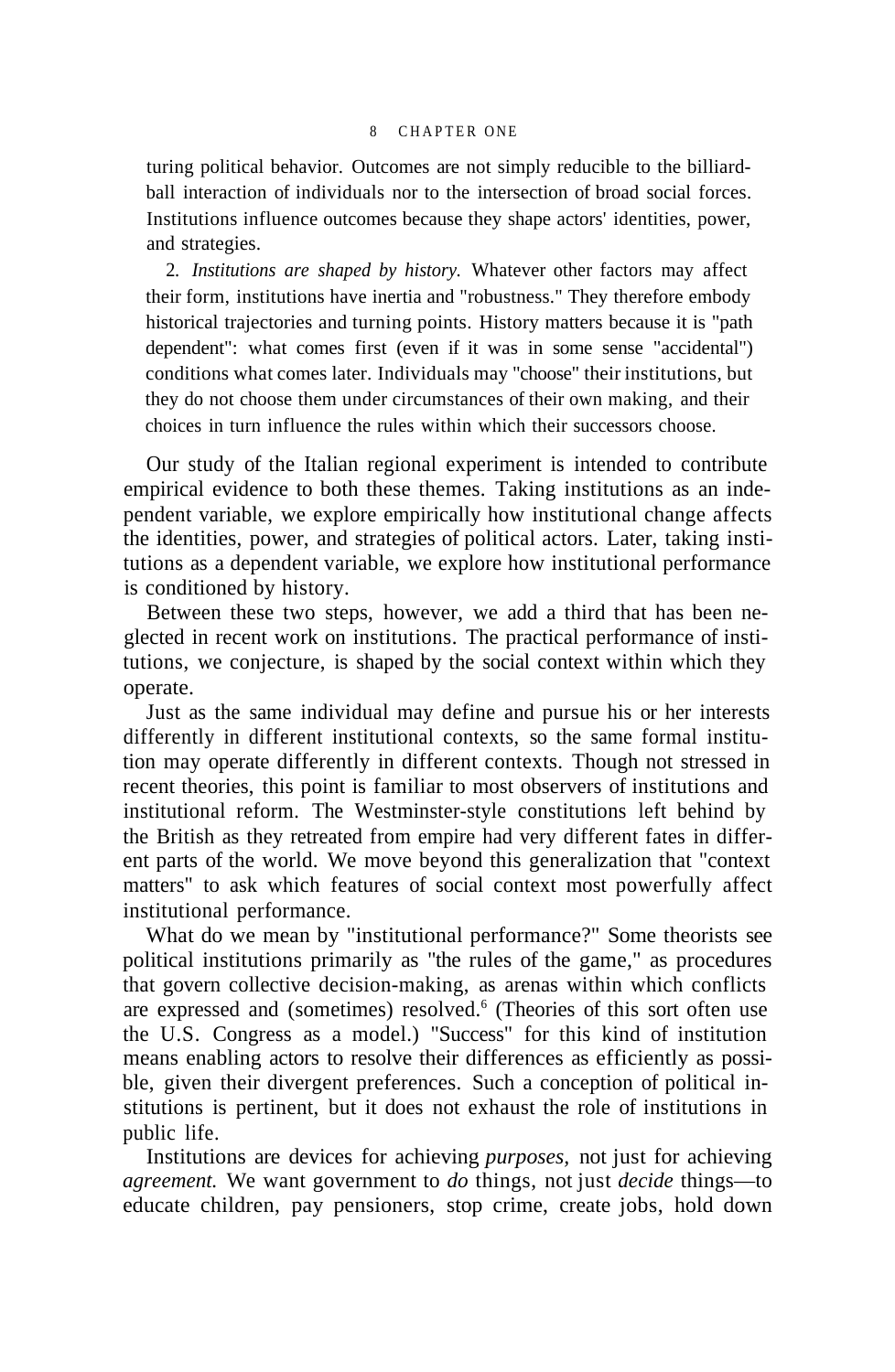prices, encourage family values, and so on. We do not agree on which of these things is most urgent, nor how they should be accomplished, nor even whether they are all worthwhile. All but the anarchists among us, however, agree that at least some of the time on at least some issues, *action* is required of government institutions. This fact must inform the way we think about institutional success and failure.

The conception of institutional performance in this study rests on a very simple model of governance: societal demands  $\rightarrow$  political interaction  $\rightarrow$ government  $\rightarrow$  policy choice  $\rightarrow$  implementation. Government institutions receive inputs from their social environment and produce outputs to respond to that environment. Working parents seek affordable day care, or merchants worry about shoplifting, or veterans decry the death of patriotism. Political parties and other groups articulate these concerns, and officials consider what, if anything, to do. Eventually, a policy (which may only be symbolic) is adopted. Unless that policy is "Do nothing," it must then be implemented—creating new nurseries (or encouraging private agencies to do so), putting more cops on the beat, flying flags more often. A high-performance democratic institution must be both responsive and effective: sensitive to the demands of its constituents and effective in using limited resources to address those demands.

Complexities abound in this domain. To be effective, for example, government must often be foresighted enough to anticipate demands that have not yet been articulated. Debates and deadlocks may stall the process at any point. The effects of government action, even when well designed and effectively implemented, may not be what proponents had hoped. Nevertheless, institutional performance is important because in the end the quality of government matters to people's lives: scholarships are awarded, roads paved, children inoculated—or (if government fails) they are not $<sup>7</sup>$ </sup>

Understanding the dynamics of institutional performance has long been of interest to comparative social science. Three broad modes of explaining performance can be discerned in the existing literature. The first school of thought emphasizes *institutional design.* This tradition has its roots in formal legal studies, a mode of political analysis that grew out of the ferment of constitution building in the nineteenth century.<sup>8</sup> John Stuart Mill's "Considerations on Representative Government" reflects the faith this school of thought has in "structural and procedural contrivance."<sup>9</sup> Mill's famous treatise is largely concerned with constitutional engineering, with discovering the institutional forms most favorable to effective representative government.<sup>10</sup> This school of thought continued to dominate the analysis of democratic performance well into the first half of the twentieth century. "It was widely assumed [by such analyses] that viable representative government . . . depended . . . only on the proper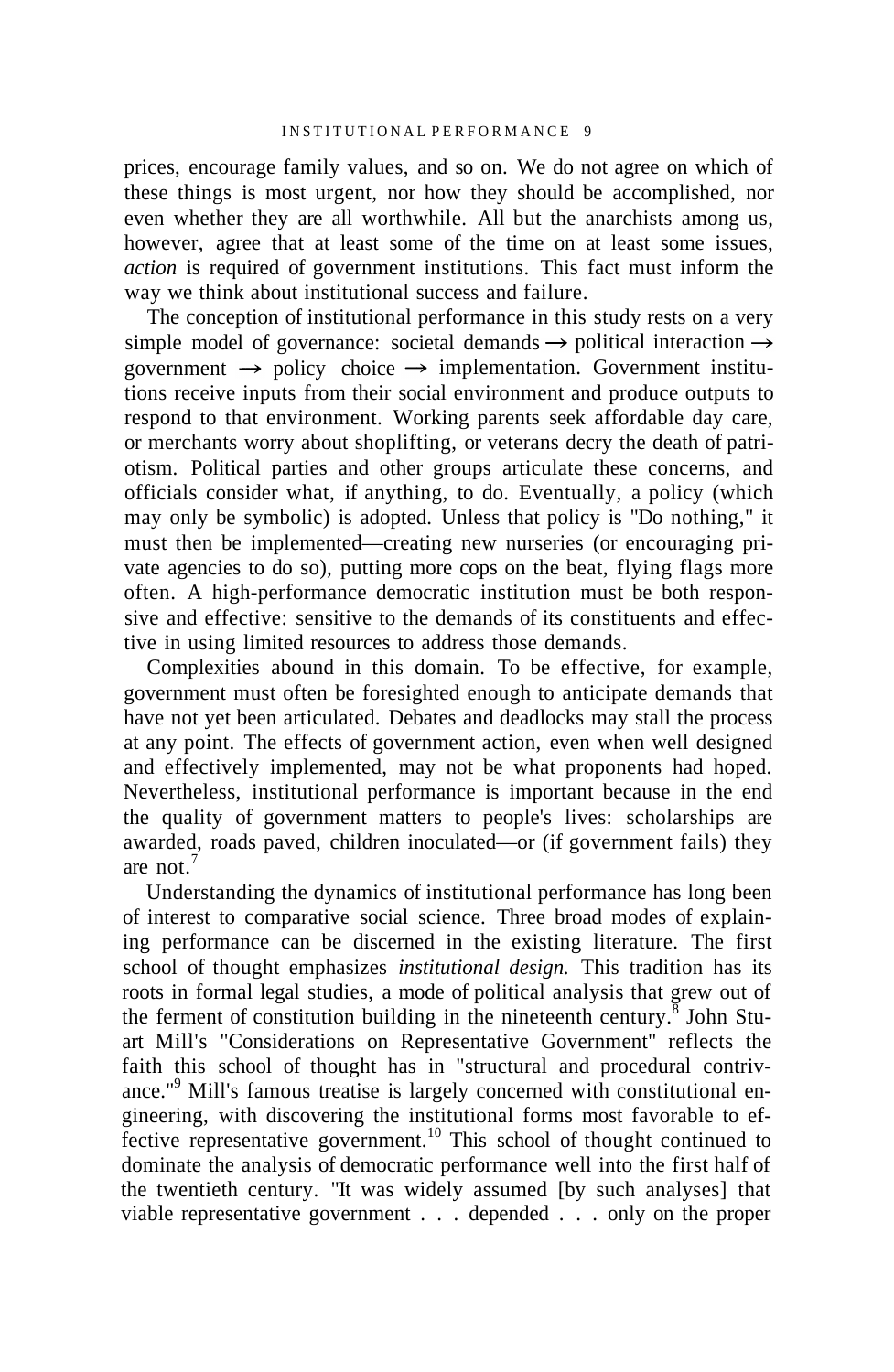arrangement of its formal parts and reasonable good luck in economic life and institutional affairs; and that good structure would serve even in the absence of good luck." $11$ 

The collapse of the interwar Italian and German democratic experiments and the immobilism of the French Third and Fourth Republics, along with increasing sensitivity to the social and economic bases of politics, led to a more sober view of institutional manipulation. Painstaking design did not ensure good performance. Nevertheless, in the contemporary era attention to the organizational determinants of institutional performance has re-emerged among advocates of the "new institutionalism," as well as among practical reformers. Constitution drafters, management consultants, and development advisers devote much attention to institutional design in their prescriptions for improved performance. Arturo Israel, a specialist in Third World development, observes that it is easier to build a road than to build an organization to maintain that road. In his recent work on institutional development, he draws our attention to managerial and organizational constraints on implementation and recommends improvements in institutional design to increase the prospects for success.<sup>12</sup> Elinor Ostrom is a thoughtful observer of institutions intended to overcome "the tragedy of the commons"—the dilemma of collective action that threatens "common pool resources" such as water supplies, fishing grounds, and the like. From a comparison of many such efforts, failures as well as successes, Ostrom extracts lessons about how to design institutions that work  $^{13}$ 

Our research speaks only indirectly to these questions of institutional design. In fact, in our study, institutional design was held constant: regional governments with similar organizational structure were all introduced at the same time. What varied in our research design were environmental factors, such as economic context and political tradition. Such factors are harder for would-be reformers to manipulate, at least in the short run, so our research is not likely to suggest shortcuts to institutional success. On the other hand, the fact that institutional design is a constant in the Italian regional experiment means that we can detect more reliably the influence of other factors on institutional success.

While we do not explore directly the effects of institutional *design* on performance, our research does address the consequences of institutional *change.* Our examination of how the regional governments evolved over their first two decades includes a "before-after" comparison that helps us to assess the impact of institutional reform. How the institution and its leaders learned and adapted over time—the "developmental biology," so to speak, of institutional growth—is encompassed by our research. Did the creation of the new regional institutions lead to changes in the practice of politics and governance in Italy? What difference did institutional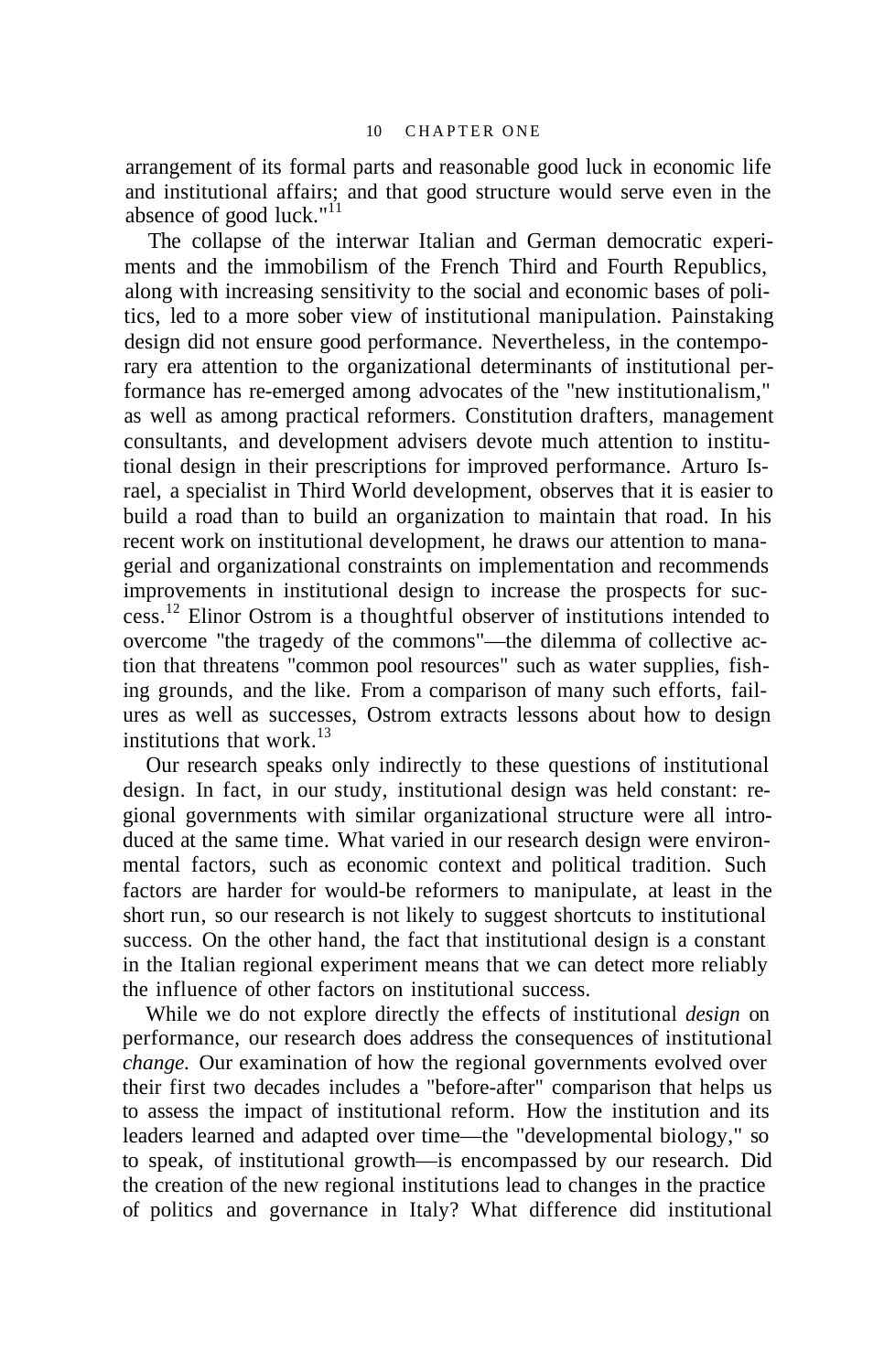change make for the way in which leaders and citizens collaborate and contend over public policy? In practice, how do institutional reforms change behavior and by how much? We return to these issues in Chapter 2.

A second school of thought about the performance of democratic institutions emphasizes *socioeconomic factors.* Political sociologists since Aristotle have argued that the prospects for effective democracy depend on social development and economic well-being. Contemporary democratic theorists, too, like Robert A. Dahl and Seymour Martin Lipset, have stressed various aspects of modernization (wealth, education, and so on) in their discussions of the conditions underlying stable and effective democratic government.<sup>14</sup> Nothing is more obvious even to the casual observer than the fact that effective democracy is closely associated with socioeconomic modernity, both across time and across space. Social scientists concerned with explaining institutional development in the Third World have also emphasized socioeconomic factors. Arturo Israel, for example, asserts that "improved institutional performance is part and parcel of the process of modernization. Unless a country becomes 'modern,' it cannot raise its performance to the level now prevailing in the developed world."<sup>15</sup> The sharp differences in levels of socioeconomic development among the Italian regions allow us to assess directly the complex linkage between modernity and institutional performance.

A third school of thought emphasizes *sociocultural factors* in explaining the performance of democratic institutions. This tradition, too, claims a distinguished lineage. In the *Republic* Plato argued that governments vary in accordance with the dispositions of their citizenry. More recently, social scientists have looked to political culture in their explanations of cross-national variations in political systems. The modern classic of this genre, Almond and Verba's study of the *Civic Culture,* seeks to explain differences in democratic governance in the United States, Great Britain, Italy, Mexico, and Germany through an examination of political attitudes and orientations grouped under the rubric of "civic culture."<sup>16</sup> Probably the most illustrious example of the sociocultural tradition of political analysis (and one that is especially germane to our study) remains Alexis de Tocqueville's *Democracy in America.*<sup>17</sup> Tocqueville highlights the connection between the "mores" of a society and its political practices. Civic associations, for example, reinforce the "habits of the heart" that are essential to stable and effective democratic institutions. This and related propositions will play a central role in our analysis.

As we sought to extract lessons of general import from the details of the Italian experiment, we came to appreciate the admonitions of an earlier student of local institutional development. In his classic study of *TVA and the Grass Roots,* Philip Selznick observed that "theoretical inquiry, when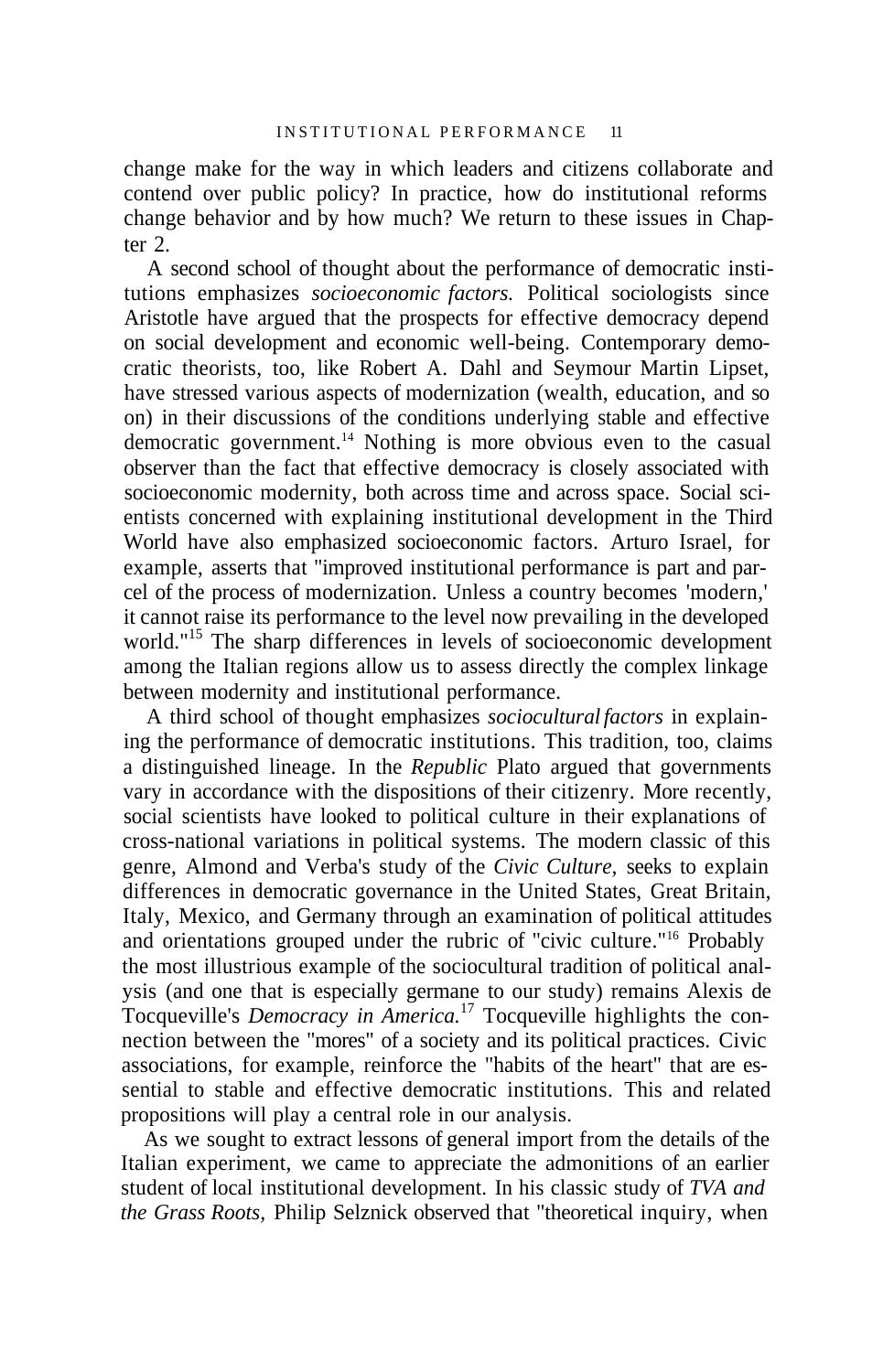it is centered upon a particular historical structure or event, is always hazardous. This is due to the continuous tension between concern for a full grasp and interpretation of the materials under investigation as history, and special concern for the induction of abstract and general relations."<sup>18</sup> While striving not to do violence to the rich particularities of the Italian experience, we must also try to do justice to its broader implications for our understanding of democratic governance.

### **METHODS OF INQUIRY**

Truth, Karl Deutsch observed, lies at the confluence of independent streams of evidence. The prudent social scientist, like the wise investor, must rely on diversification to magnify the strengths, and to offset the weaknesses, of any single instrument. That is the methodological maxim that we have followed in this study. To understand how an institution works—and still more, how different institutions work differently—we must deploy a variety of techniques.

From the anthropologist and the skilled journalist, we borrow the technique of disciplined field observation and case study. "Soaking and poking," as Richard Fenno describes it, requires the researcher to marinate herself in the minutiae of an institution—to experience its customs and practices, its successes and its failings, as those who live it every day do. This immersion sharpens our intuitions and provides innumerable clues about how the institution fits together and how it adapts to its environment. At many points our story draws on illustrations and insights gleaned from two decades of poking around the regions of Italy and soaking up the local ambience.

Social science reminds us, however, of the difference between insight and evidence. Our contrasting impressions of governance in Bari and Bologna, no matter how keen, must be confirmed, and our theoretical speculations disciplined, by careful counting. Quantitative techniques can warn when our impressions, rooted in a single striking case or two, are misleading or unrepresentative. Equally important, statistical analysis, by enabling us to compare many different cases at once, often reveals more subtle, but important patterns, much as a pointillist painting by Seurat can best be appreciated by stepping back from the canvas.

The logic of our inquiry requires the simultaneous comparison of fifteen or twenty regions along multiple dimensions, and such techniques as multiple regression and factor analysis drastically simplify this task. Nevertheless, we have sought to minimize the intrusiveness of complicated statistical procedures into our story, usually relying on such devices as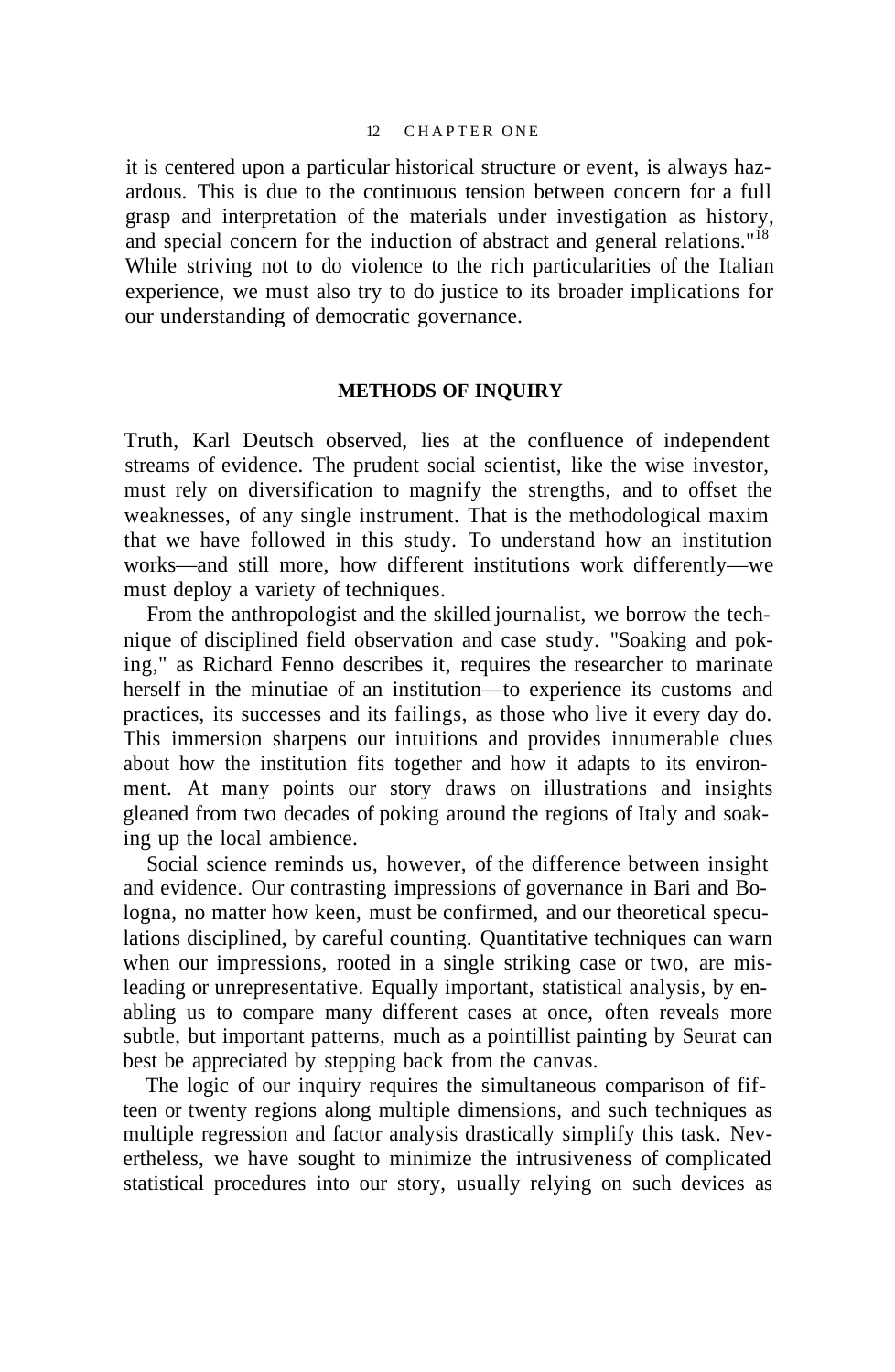percentages and scattergrams. The results that we present here satisfy the conventional tests of statistical significance, but more important, they also satisfy John Tukey's famed "interocular traumatic test."<sup>19</sup>

As with many a detective tale, solving the mystery of institutional performance requires us to explore the past—or more precisely, the contrasting pasts of the various regions. For some epochs, historians of Italy have provided marvelously rich accounts that are remarkably relevant to our task, and our story draws heavily on their work. In addition, for the last hundred years or so, we unearthed a wide range of statistical material that allowed us to quantify, and thus to test more rigorously, some of our most striking conclusions. We are not historians by trade, and our efforts in this direction are rudimentary, but in any rounded institutional analysis the tools of the historian are a necessary complement to anthropological and behavioral methods.

In short, the diversity of our goals demanded methods that would provide both breadth—the ability to cover different problems and their transformation over a period of time—and deeper analysis of particular issues, regions, and periods of the reform. We wished to gather systematic evidence across both time and space to allow both longitudinal and crosssectional analysis.

To provide this type of information we conducted a number of separate studies that began with a focus on six regions selected to represent the vast diversities along the Italian peninsula. Our studies were then extended to all twenty regional governments. (Figure 1.1 provides an overview of our research sites.) Our studies, described in more detail in Appendix A, included the following:

- Four waves of personal interviews with regional councilors in the six selected regions between 1970 and 1989. More than seven hundred interviews over nearly two decades provided us with an unparalleled "moving picture" of the regional institutions from the point of view of their chief protagonists.
- Three waves of personal interviews of community leaders in the six selected regions between 1976 and 1989, as well as a nationwide mail survey of community leaders in 1983. Bankers and farm leaders, mayors and journalists, labor leaders and business representatives—these respondents knew their regional government well and could give us the perspective of informed outsiders.
- Six specially commissioned nationwide surveys, as well as several dozen other surveys of voters between 1968 and 1988. These interviews enabled us to chart differences in political outlook and social engagement across the regions and to probe the views of the constituents of the new institutions.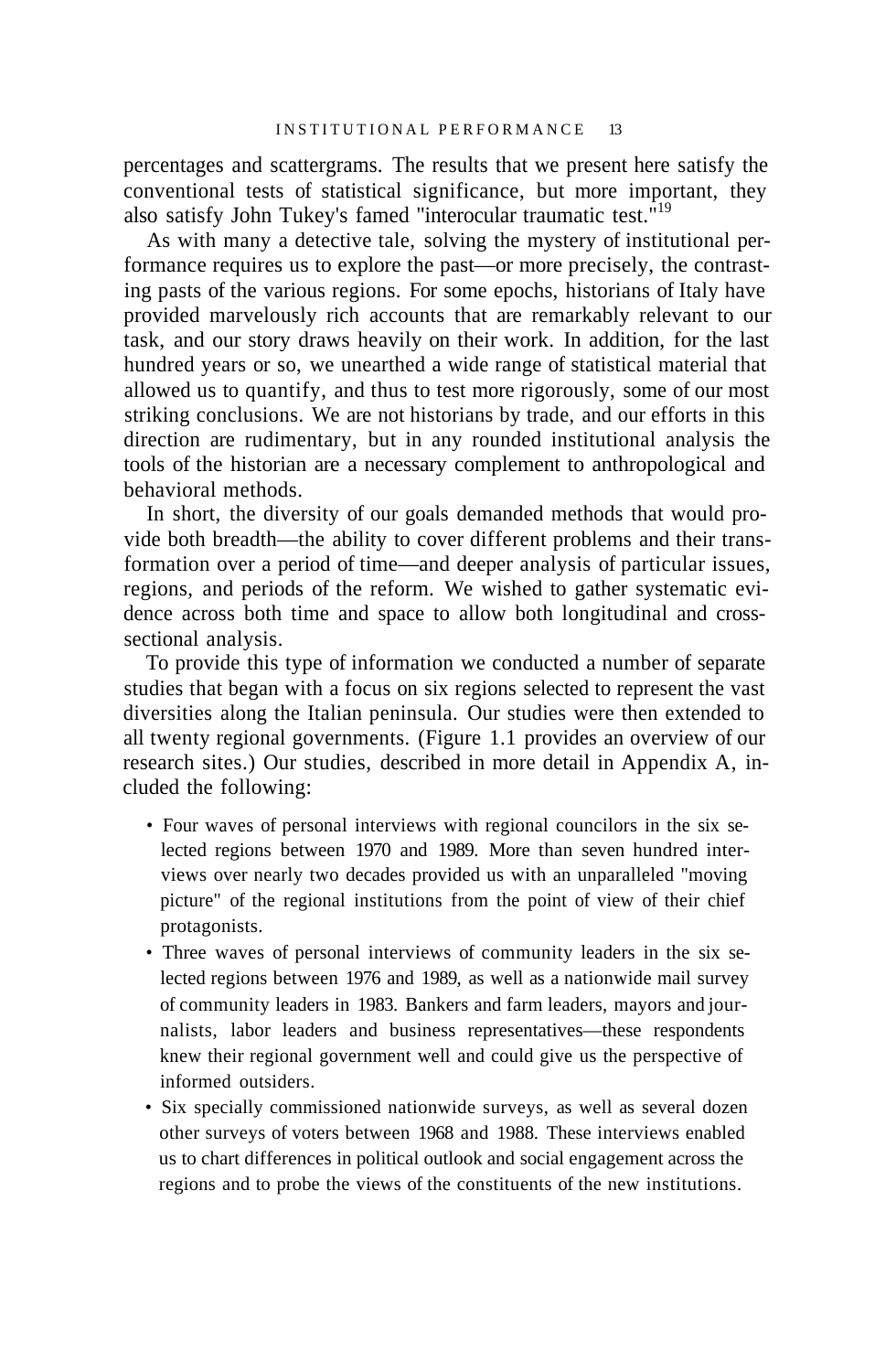14 CHAPTER ONE

**FIGURE 1.1** Italian Regional Study, 1970-1989



- Close examination of a multitude of statistical measures of institutional performance in all twenty regions, as described in Chapter 3.
- A unique experiment in 1983, described in more detail in Chapter 3, that tested government responsiveness to "street-level" citizen inquiries in all twenty regions.
- Case studies of institutional politics and of regional planning in the six selected regions between 1976 and 1989, as well as a detailed analysis of the legislation produced by all twenty regions from 1970 to 1984. These projects provided raw material for our assessment of the day-to-day business of politics and government in the regions and helped us interpret more antiseptic statistical data. (Our regular visits to each of the six selected regions incidentally allowed us to experience firsthand the devastating earthquake that struck southern Italy in 1980 and its aftermath.) In short, we came to know these regions and their protagonists well.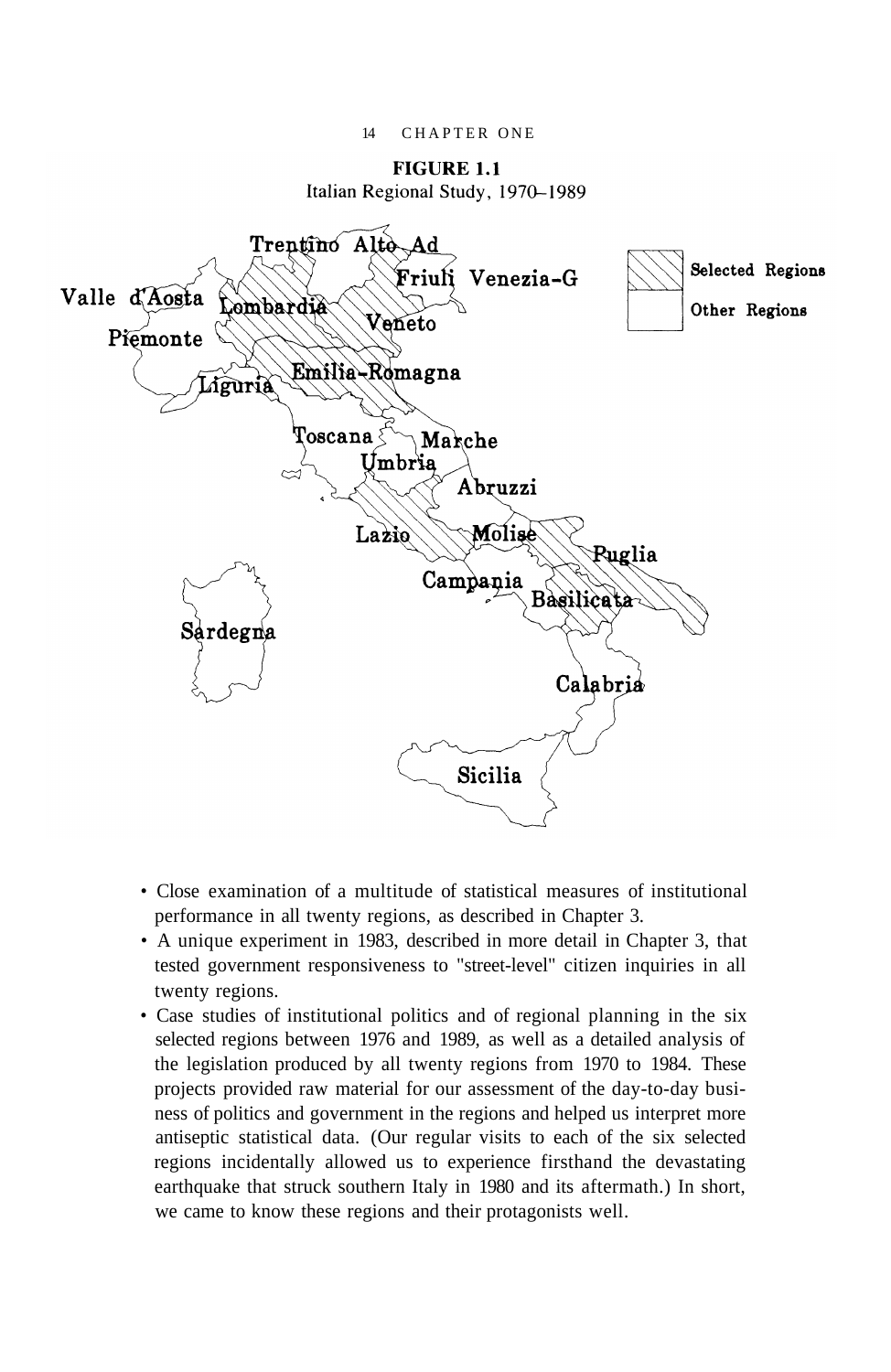### **OVERVIEW OF THE BOOK**

In the 1970s a tumultuous period of reform broke with Italy's centurylong pattern of centralized government and delegated unprecedented power and resources to the new regional governments. In Chapter 2 we ask how the process of reform transpired, and what difference it made for the practice of politics and the quality of government at the grassroots. How was reform accomplished, given the inertia of older institutions? Did the new institution actually affect the character of political leadership and the way politicians ply their trade? Did it reshape the distribution of political power and influence? Did it lead to changes that were perceptible to the constituents of the new governments, and if so, what was their assessment? What evidence is there of the leverage that institutional change is said to exert on political behavior?

A primary concern of this study is to explore the origins of effective government. To lay the basis for that inquiry, Chapter 3 presents a comprehensive, comparative evaluation of policy processes, policy pronouncements, and policy implementation in each of the twenty regions. Whereas Chapter 2 examines change through time, Chapter 3 (and those that follow) make comparisons across space. How stable and efficient are the governments of the various regions? How innovative are their laws? How effectively do they implement policies in such fields as health, housing, agriculture, and industrial development? How promptly and effectively do they satisfy the expectations of their citizens? Which institutions, in short, have succeeded and which have not?

Explaining these differences in institutional performance is the objective of Chapter 4, in some respects the core of our study. Here we explore the connection between economic modernity and institutional performance. Even more important, we examine the link between performance and the character of civic life—what we term "the civic community." As depicted in Tocqueville's classic interpretation of American democracy and other accounts of civic virtue, the civic community is marked by an active, public-spirited citizenry, by egalitarian political relations, by a social fabric of trust and cooperation. Some regions of Italy, we discover, are blessed with vibrant networks and norms of civic engagement, while others are cursed with vertically structured politics, a social life of fragmentation and isolation, and a culture of distrust. These differences in civic life turn out to play a key role in explaining institutional success.

The powerful link between institutional performance and the civic community leads us inevitably to ask why some regions are more civic than others. This is the subject of Chapter 5. Pursuing the answer leads us back to a momentous period nearly a millennium ago, when two contrast